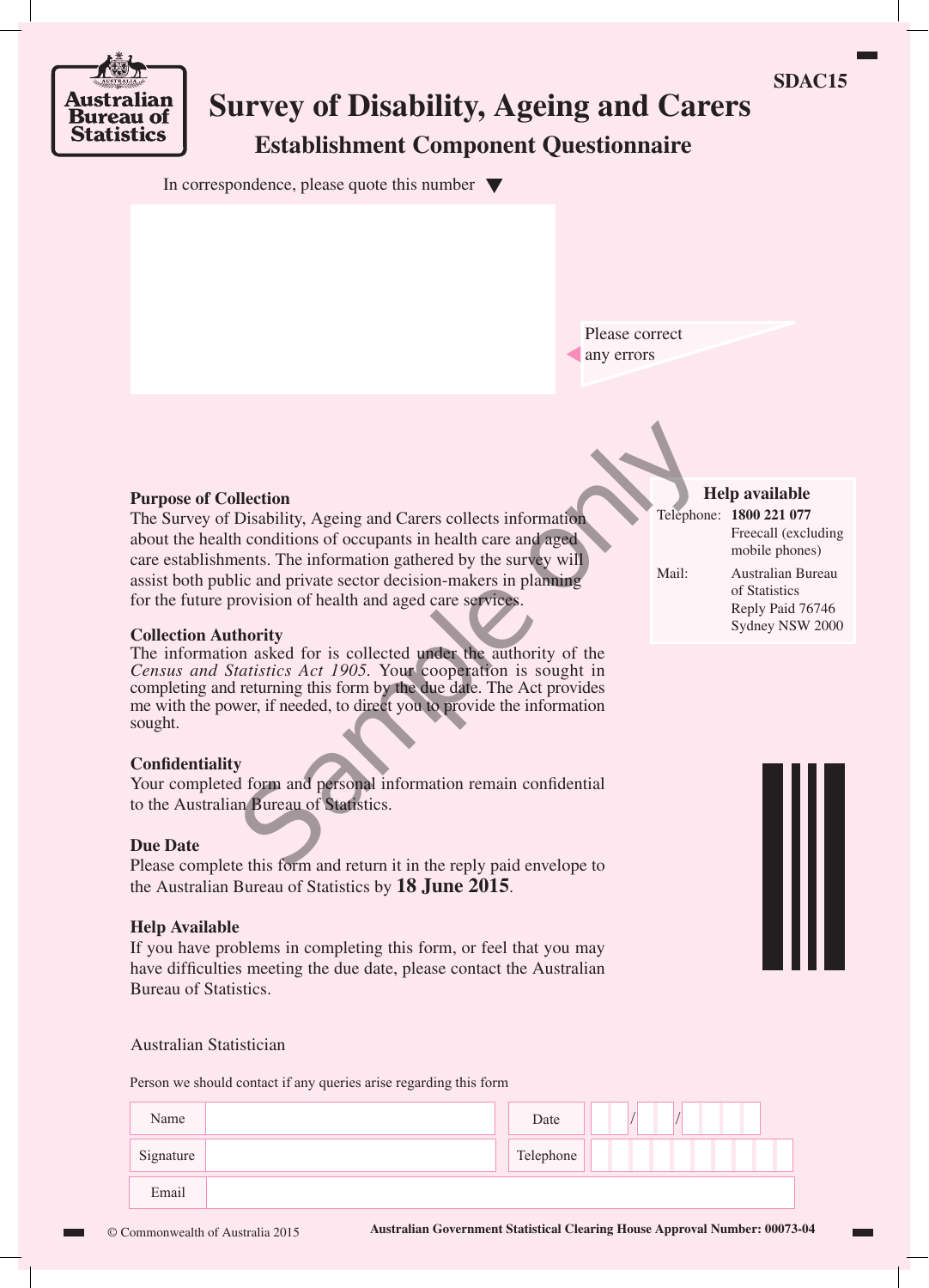# **Please read this first**

- **Important:** This form will be read using electronic equipment.
- Use **only black ball point pen** when completing this form.
- Keep each number, letter or tick within the data entry boxes provided, for example



• Leave answer boxes blank where you have no response or data to enter.

- Do not use 'nil', 'n/a' or draw a line in the data entry boxes.
- If a mistake is made, cross out the incorrect answer and either write the answer in the remaining boxes, or if not enough space is left, write next to the relevant item.
- The items listed under *Including* and *Excluding* are examples and should not be taken as a complete list of items to be included or excluded.
- You will need to report an estimate of time taken when you have completed this form.

### *Notes*

4

- The term 'occupant' refers to the person selected from your health establishment, for whom you are filling in this form.
- Only current long-term health conditions should be recorded. Long-term health conditions are conditions which have lasted, or are likely to last, for 6 months or more.
- Where people suffer attacks or relapses at irregular intervals (e.g. asthma, epilepsy, schizophrenia), record the conditions if these attacks or relapses have occurred within the last 12 months.
- If the condition has not occurred within the last 12 months because it has been controlled by medication, it should still be recorded.
- If the cause of the problem is due to ageing, the condition which caused the problem should be recorded (e.g. osteoporosis, dementia).
- Specify the medical name of the long-term health condition, and where relevant, state the part of the body affected (e.g. lung cancer, paralysis of the arm). The state of the person selected from your health<br>thom you are filling in this form.<br>
Fram health conditions should be recorded. Long term<br>
e conditions which have lasted, or are likely to last,<br>
re.<br>
attacks or relapses a
- When asked to provide the main condition, if unsure whether or not the condition fits into a listed category, please select 'Other' and specify the condition.

### *Restriction in everyday activities*

• Where a person is less able, or unable, to engage in an everyday activity compared to a healthy individual of the same age. Restrictions may be physical, psychological or cognitive. Everyday activities include but are not limited to eating, bathing, dressing, toileting, communicating, and mobility.

#### *Help/assistance*

• Includes help that is being received, as well as help that may be needed but not being received.

#### *Supervision*

• Being watched over or directed during a task.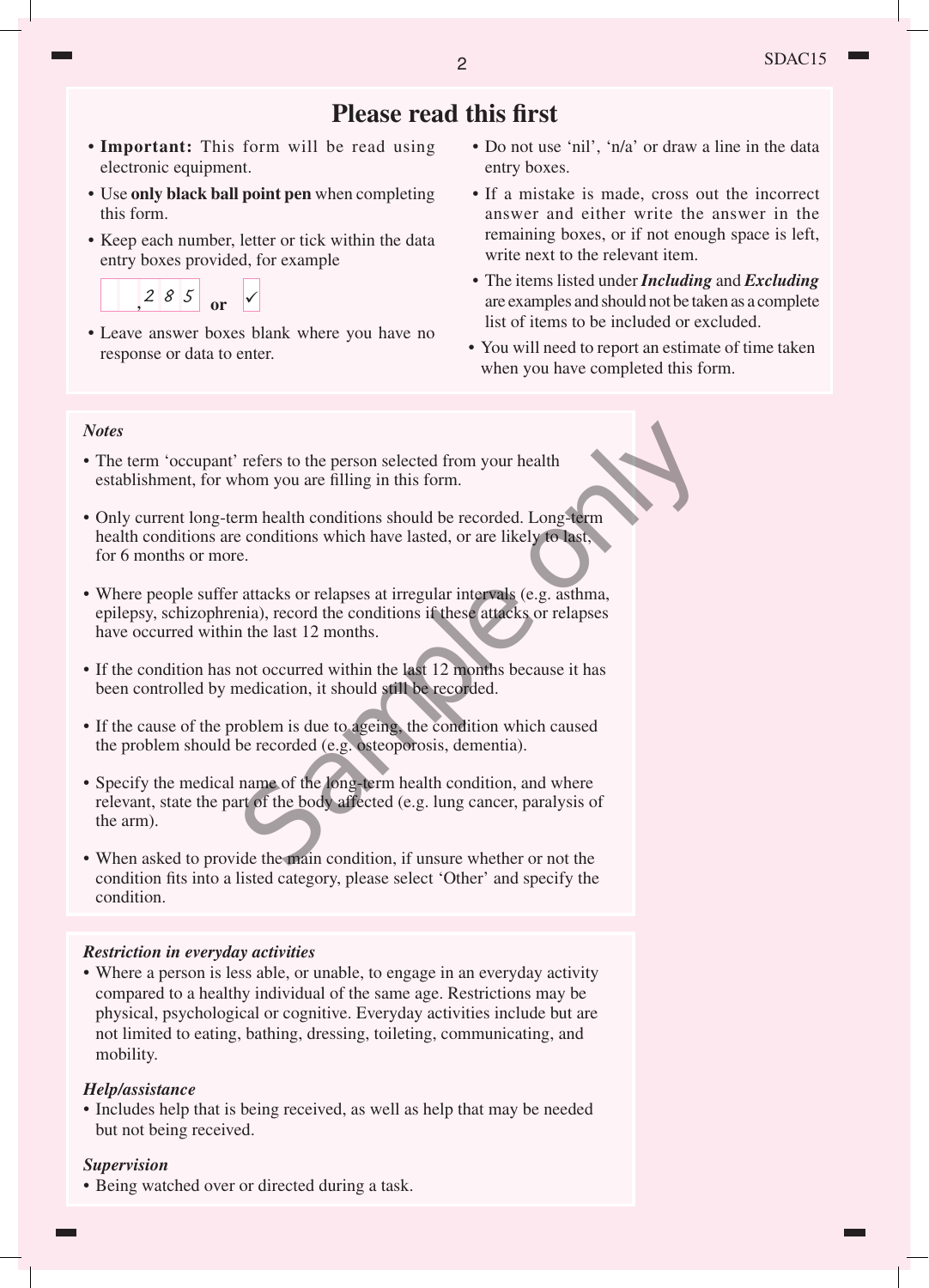

# 3 SDAC15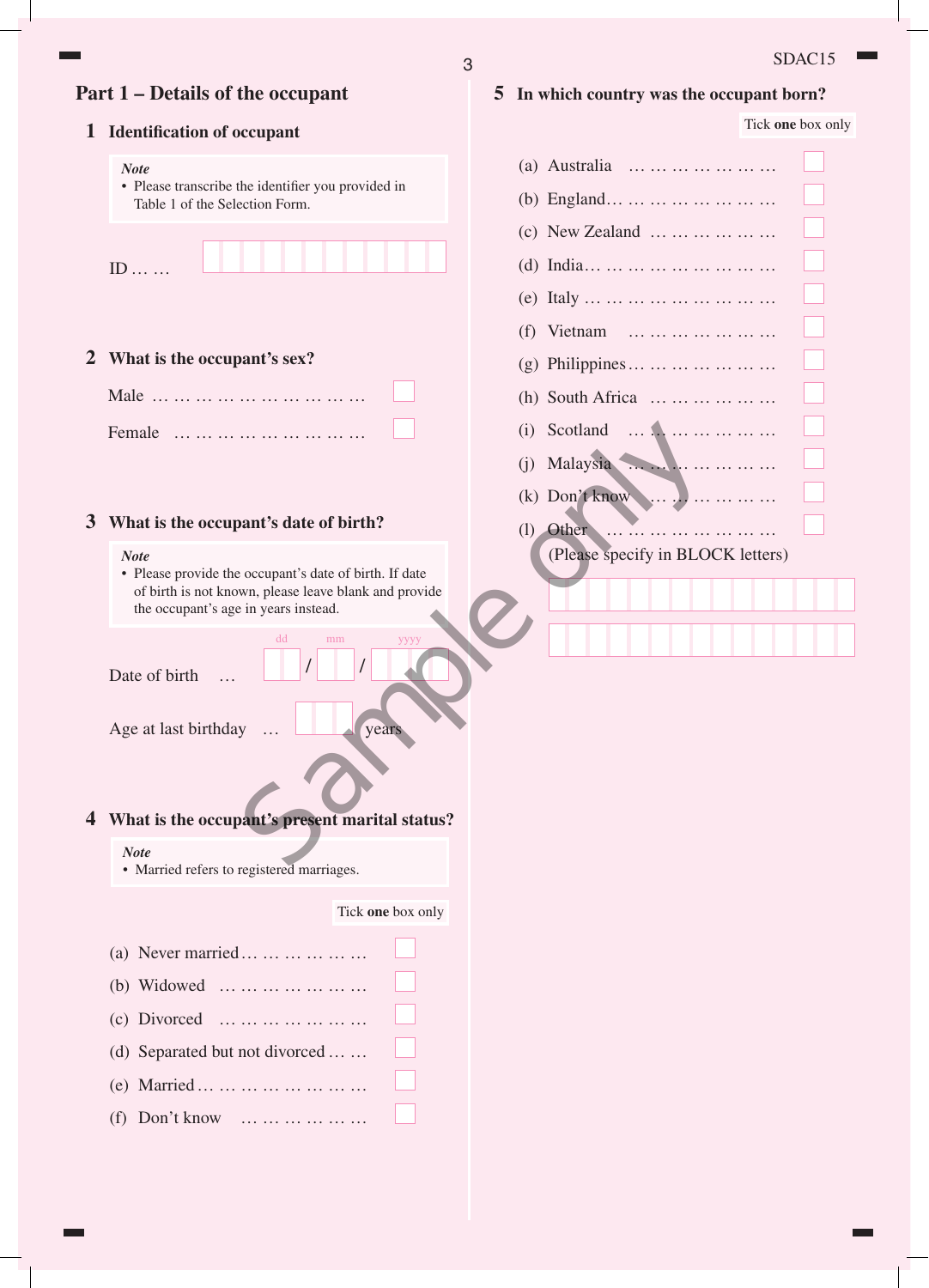# **Part 2 – Health conditions**

#### *Note*

- Unless otherwise stated, you should provide only one response in each question.
- Long-term health conditions must have lasted, or be likely to last, for 6 months or more.
- If the occupant has a periodic or episodic condition, then an attack or relapse must have happened in the last 12 months for it to be included.
- In each question where the name of a condition is required, please give the medical name or other cause (e.g. injury to arm) of the condition.
- **6 Does the occupant have any loss of sight?**

| No         | Go to Q10 |
|------------|-----------|
| <b>Yes</b> |           |

- **7 Can the occupant see normally wearing glasses or contact lenses?**
	- No  $Y_{\text{es}}$   $\qquad$  Go to  $\textbf{Q10}$
- **8 Does the occupant have total loss of sight?**
	- No Yes
- **9 What is the main condition that causes this loss of sight?**

- (a) Cataracts … … … … … … …
- (b) Glaucoma … … … … … … … (c) Retinal disorder … … … … …
- (d) Retinal defect … … … … … …
- 
- (e) Macular degeneration … … …
- (f) Other … … … … … … … … (Please specify in BLOCK letters)
- 4 SDAC15
	- **10 Does the occupant have any loss of hearing?**
		- (a) No, not at all  $\ldots$  Go to  $Q16$
		- (b) Yes, partial … …
		- $(c)$  Yes, total  $\dots$ .
			-
	- **11 What is the main condition that causes this loss of hearing?**

- (a) Noise induced hearing loss … … (b) Congenital hearing loss … … …
- (c) Hearing loss due to accident …
- (d) Stroke … … … … … … … … (e) Dementia … … … … … … …
- (f) Other … … … … … … … … (Please specify in BLOCK letters)
- **12 Does the occupant use a hearing aid to assist with hearing?** G Stroke<br>
(c) Dementia<br>
(d) Stroke<br>
(e) Dementia<br>
(f) Other<br>
<br>
(Flease specify in BLOC<br>
Please specify in BLOC<br>
Please specify in BLOC<br>
Please specify in BLOC<br>
Please specify in BLOC<br>
Please specify in BLOC<br>
Please specif
	- No Yes
	- **13 Does the occupant have a cochlear implant?**
		- No Yes
	- **14 Does the occupant use other aids, such as hearing dogs, light signals or a TTY phone, to help compensate for hearing loss?**

| N <sub>0</sub> |  |
|----------------|--|
| Yes            |  |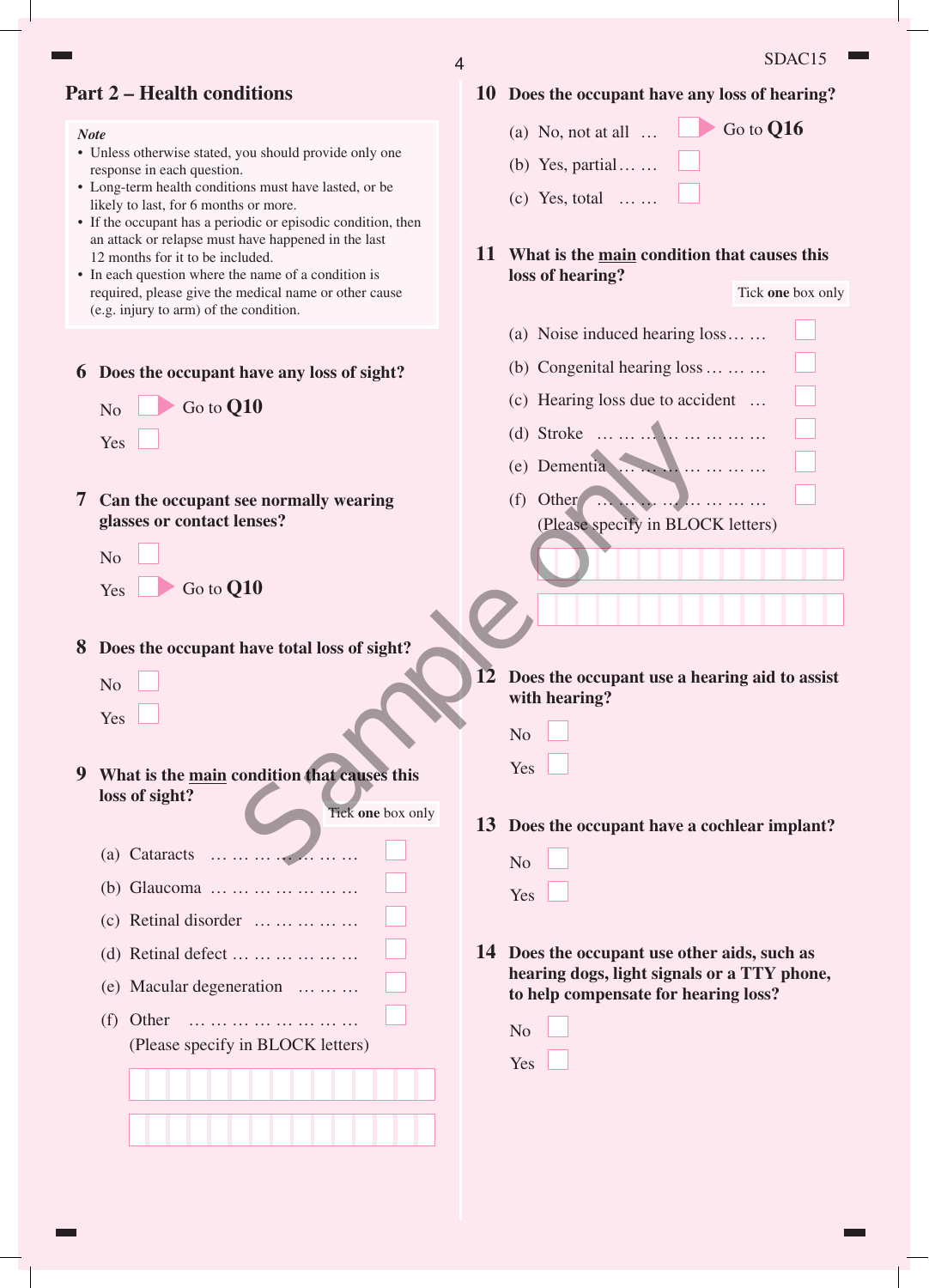|    | <b>Part 2 – Health conditions</b> – <i>(continued)</i>                                        | 18 Does the occupant have shortness of breath or                                            |
|----|-----------------------------------------------------------------------------------------------|---------------------------------------------------------------------------------------------|
|    | 15 Does the occupant's hearing loss make it<br>difficult for them to communicate with others? | difficulty breathing?<br>$\sim$ Go to $\sqrt{21}$<br>N <sub>o</sub>                         |
|    | (a) No                                                                                        | Yes                                                                                         |
|    | (b) Yes                                                                                       | 19 Is the occupant restricted in <u>everyday</u>                                            |
|    | (c) Don't know $\ldots$                                                                       | activities because of the breathing difficulty?                                             |
|    | 16 Does the occupant have any speech difficulties?                                            | N <sub>o</sub><br>Yes                                                                       |
|    | (a) No, not at all $\ldots$ Go to $Q18$                                                       |                                                                                             |
|    | (b) Yes, has some<br>difficulty                                                               | 20 What is the main condition that causes the<br>breathing difficulty?<br>Tick one box only |
|    | (c) Yes, cannot<br>speak at all $\dots$ $\Box$                                                | (a) Asthma                                                                                  |
| 17 | What is the main condition that causes this<br>speech difficulty?<br>Tick one box only        | (b) Cardiovascular disease<br>(c) Chronic Obstructive<br>Pulmonary Disease                  |
|    | (a) Stroke                                                                                    | (d) Dyspnea/dyspnoea (shortness<br>of breath)                                               |
|    | (b) Dementia                                                                                  | (e) Emphysema                                                                               |
|    | $(c)$ Alzheimer's disease                                                                     | (f) Other                                                                                   |
|    | (d) Parkinson's disease $\dots \dots \dots$                                                   | (Please specify in BLOCK letters)                                                           |
|    | (e) Dyslexia/reading disorder                                                                 |                                                                                             |
|    | (f) Dyslalia                                                                                  |                                                                                             |
|    | $(g)$ Other<br>(Please specify in BLOCK letters)                                              |                                                                                             |
|    |                                                                                               |                                                                                             |
|    |                                                                                               |                                                                                             |
|    |                                                                                               |                                                                                             |
|    |                                                                                               |                                                                                             |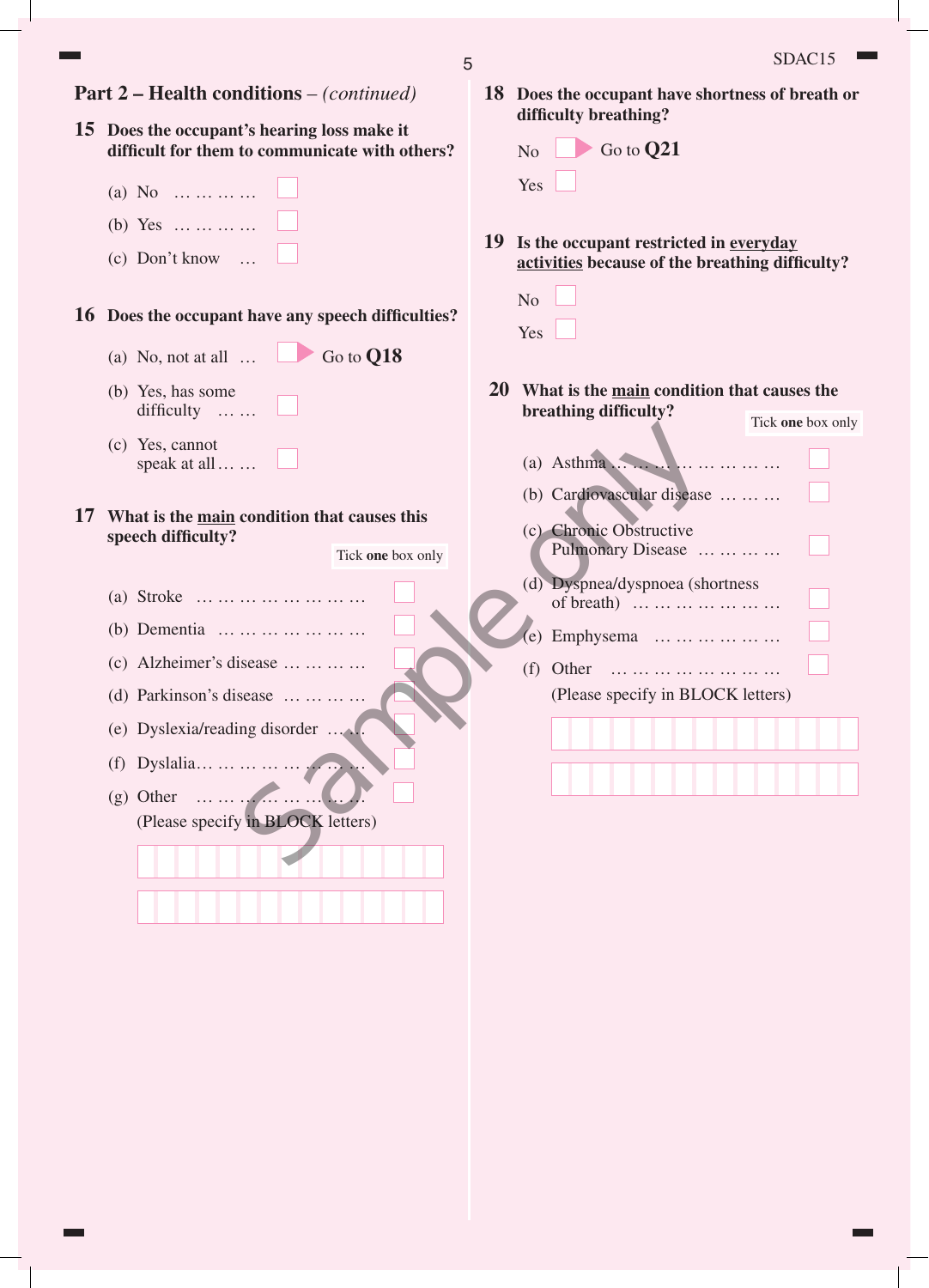# **Part 2 – Health conditions** – *(continued)*

**21 Does the occupant have chronic or recurrent pain or discomfort?**



- **22 Is the occupant restricted in everyday activities because of the pain or discomfort?**
	- No Yes
- **23 What is the main condition that causes the chronic or recurrent pain or discomfort?**

Tick **one** box only

- (a) Arthritis … … … … … … … (c) Back problems (dorsopathies) … (b) Osteoporosis … … … … … … (d) Stroke … … … … … … … … (e) Leg/knee/foot/hip damage from injury/accident … … … … … (f) Other … … … … … … … … State Since main conduiton that causes the<br>
Tick one box only<br>
Tick one box only<br>
(Please specify in BLOCK<br>
Arthritis<br>
Concernsion (does box only<br>
Concernsion (does box)<br>
Concernsion (does box)<br>
Concernsion (does box)<br>
Con
- 

**24 Does the occupant have blackouts, seizures or loss of consciousness?**

| N <sub>o</sub> | Go to $Q26$ |  |
|----------------|-------------|--|
| Yes            |             |  |

**25 What is the main condition that causes the blackouts, seizures or loss of consciousness?**

|                                        | Tick <b>one</b> box only |
|----------------------------------------|--------------------------|
| (a) Epilepsy                           |                          |
| (b) Trans Ischaemic Attacks (TIAs)     |                          |
| (c) Diabetes                           |                          |
| (d) Stroke                             |                          |
| (e) Hypotension (low blood pressure)   |                          |
| (f) Hypertension (high blood pressure) |                          |
| $(g)$ Other                            |                          |
| (Please specify in BLOCK letters)      |                          |
|                                        |                          |
|                                        |                          |

**26 Does the occupant have difficulty learning or understanding things?**

 $\overline{N_0}$  Go to  $\overline{Q28}$ 

- Yes
- **27 What is the main condition that causes this difficulty in learning or understanding things?**

|     |                                              | Tick <b>one</b> box only |
|-----|----------------------------------------------|--------------------------|
|     | (a) Dementia                                 |                          |
|     | (b) Alzheimer's disease $\dots \dots \dots$  |                          |
|     | (c) Stroke                                   |                          |
|     | (d) Brain damage or acquired<br>brain injury |                          |
|     | (e) Schizophrenia                            |                          |
| (f) | .<br>Other                                   |                          |
|     | (Please specify in BLOCK letters)            |                          |
|     |                                              |                          |
|     |                                              |                          |
|     |                                              |                          |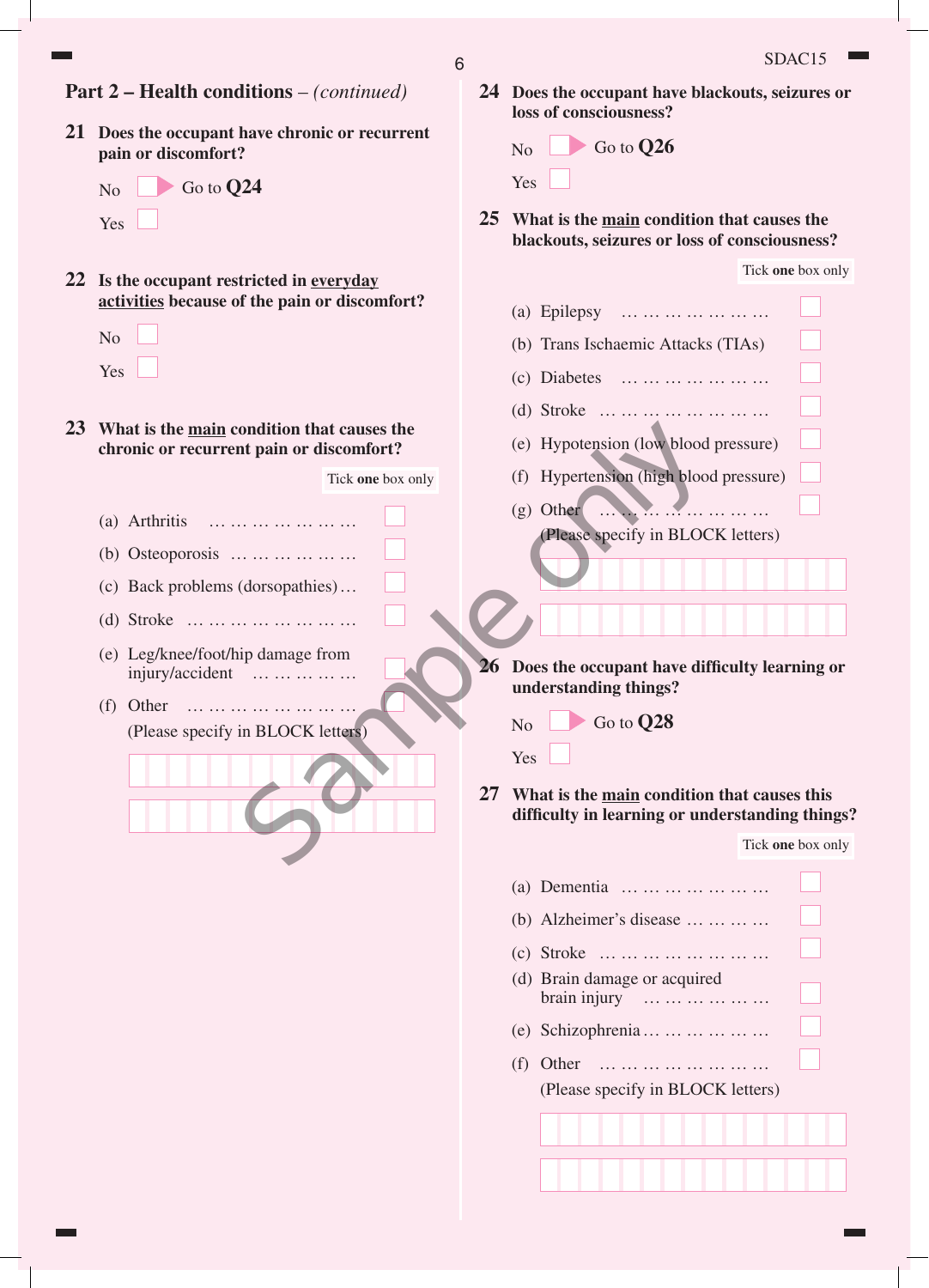

| <b>Part 2 – Health conditions</b> – (continued) |  |  |
|-------------------------------------------------|--|--|
|-------------------------------------------------|--|--|

|    |                                                                                     |           | holding things?                                                                                 |
|----|-------------------------------------------------------------------------------------|-----------|-------------------------------------------------------------------------------------------------|
|    | 28 Does the occupant have full use of his/her<br>arms and fingers?                  |           | Go to Q32<br>N <sub>o</sub>                                                                     |
|    | <b>Note</b><br>• If occupant is missing arm(s) or finger(s), please<br>answer 'No'. | 31        | Yes<br>What is the main condition that causes this<br>difficulty in gripping or holding things? |
|    | N <sub>o</sub>                                                                      |           | Tick one box only                                                                               |
|    | Go to Q30<br>Yes                                                                    |           | (a) Arthritis                                                                                   |
| 29 | What is the main condition that prevents<br>full use of his/her arms and fingers?   |           | (b) Stroke<br>(c) Dementia                                                                      |
|    | Tick one box only                                                                   |           | (d) Parkinson's disease                                                                         |
|    | (a) Arthritis                                                                       |           |                                                                                                 |
|    | (b) Stroke                                                                          |           | (f) Other                                                                                       |
|    | (c) Dementia                                                                        |           | (Please specify in BLOCK letters)                                                               |
|    | (d) Parkinson's disease $\dots \dots \dots$                                         |           |                                                                                                 |
|    | (e) Osteoporosis $\dots \dots \dots \dots$                                          |           |                                                                                                 |
|    | (f) Other<br>(Please specify in BLOCK letters)                                      | 32        | Does the occupant have full use of his/her feet<br>and legs?                                    |
|    |                                                                                     |           | <b>Note</b><br>• If occupant is missing foot/feet or leg(s), please<br>answer 'No'.             |
|    | $-2$                                                                                |           | No<br>المساء<br>Go to Q34<br>Yes                                                                |
|    |                                                                                     | <b>33</b> | What is the main condition that prevents full                                                   |
|    |                                                                                     |           | use of his/her feet and legs?<br>Tick one box only                                              |
|    |                                                                                     |           |                                                                                                 |
|    |                                                                                     |           | (a) Arthritis                                                                                   |
|    |                                                                                     |           | (b) Stroke $\dots \dots \dots \dots \dots \dots \dots$<br>(c) Dementia                          |
|    |                                                                                     |           | (d) Parkinson's disease $\dots \dots \dots$                                                     |
|    |                                                                                     |           | (e) Leg/knee/foot/hip damage from                                                               |
|    |                                                                                     |           | injury/accident                                                                                 |
|    |                                                                                     |           | $(f)$ Other<br>(Please specify in BLOCK letters)                                                |
|    |                                                                                     |           |                                                                                                 |
|    |                                                                                     |           |                                                                                                 |
|    |                                                                                     |           |                                                                                                 |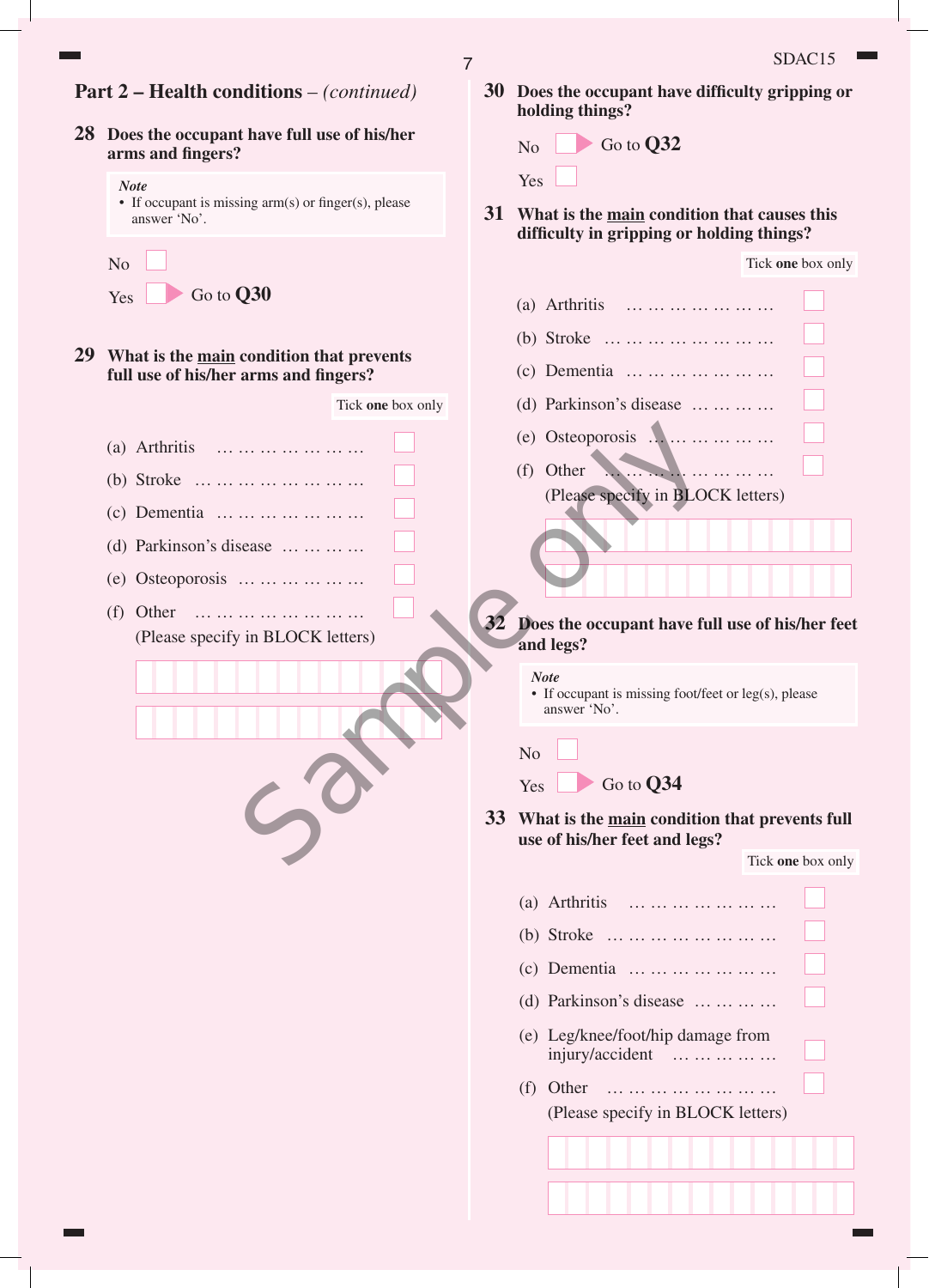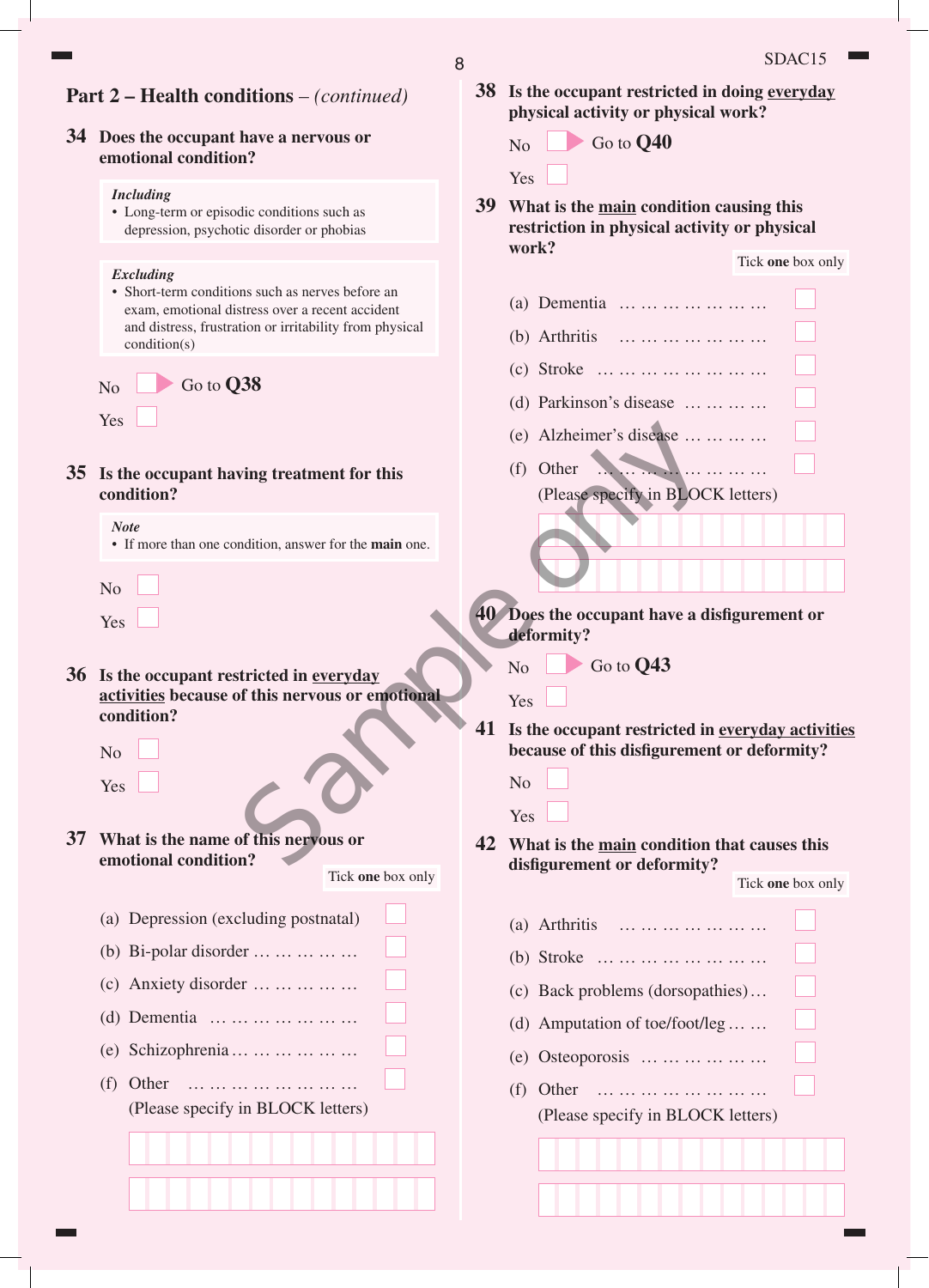Tick **one** box only

# **Part 2 – Health conditions** – *(continued)* **46 Is the occupant restricted in everyday**

**43 Does the occupant need to be helped or supervised in doing things because of a mental illness or condition?**

#### *Including*

• Long-term or episodic conditions such as autism, bi-polar disorder or schizophrenia

No Go to Q45 Yes

# **44 What is the name of this mental illness or condition?**

#### *Note*

• If more than one condition, answer for the **main** one.

- (a) Dementia … … … … … … …
- (b) Depression (excluding postnatal)
- $(c)$  Bi-polar disorder  $\dots \dots \dots \dots$
- (d) Alzheimer's disease … … …
- (e) Schizophrenia … … … … … …
- (f) Other … … … … … … … … (Please specify in BLOCK letters)

### **45 Does the occupant have memory problems or periods of confusion?**

#### *Including*

• Long term or episodic conditions such as epilepsy, psychotic disorder, dementia

#### *Excluding*

• Short term conditions such as temporary delirium, emotional distress over a recent accident or occasional forgetfulness

No Go to  $\overline{Q48}$ Yes

**activities because of the memory problems or periods of confusion?**

| Nο  |  |
|-----|--|
| Yes |  |

### **47 What is the main condition that causes the memory problems or periods of confusion?**

| e of this mental illness or                                                    | (a) Epilepsy<br>(b) Alzheimer's disease $\dots \dots \dots$                                                                                                                    |
|--------------------------------------------------------------------------------|--------------------------------------------------------------------------------------------------------------------------------------------------------------------------------|
| condition, answer for the main one.                                            | (c) Dementia $\dots \dots \dots \dots$                                                                                                                                         |
| Tick one box only                                                              |                                                                                                                                                                                |
| xcluding postnatal)<br>der<br>lisease<br>1      .<br>.<br>y in BLOCK letters). | $(f)$ Schizophrenia<br>$(g)$ Drug overdose<br>(h) Substance abuse (e.g. alcohol,<br>drugs)<br>Depression (excluding postnatal)<br>(i)<br>Bi-polar disorder<br>(i)<br>(k) Other |
|                                                                                | (Please specify in BLOCK letters)                                                                                                                                              |

### **48 Does the occupant have social or behavioural difficulties?**

#### *Including*

• Long term or episodic conditions such as depression, psychotic disorder, dementia

#### *Excluding*

Yes

- Tantrums or aggression not related to a medical condition
- Distress, frustration or irritability from physical condition(s)

No Go to Q51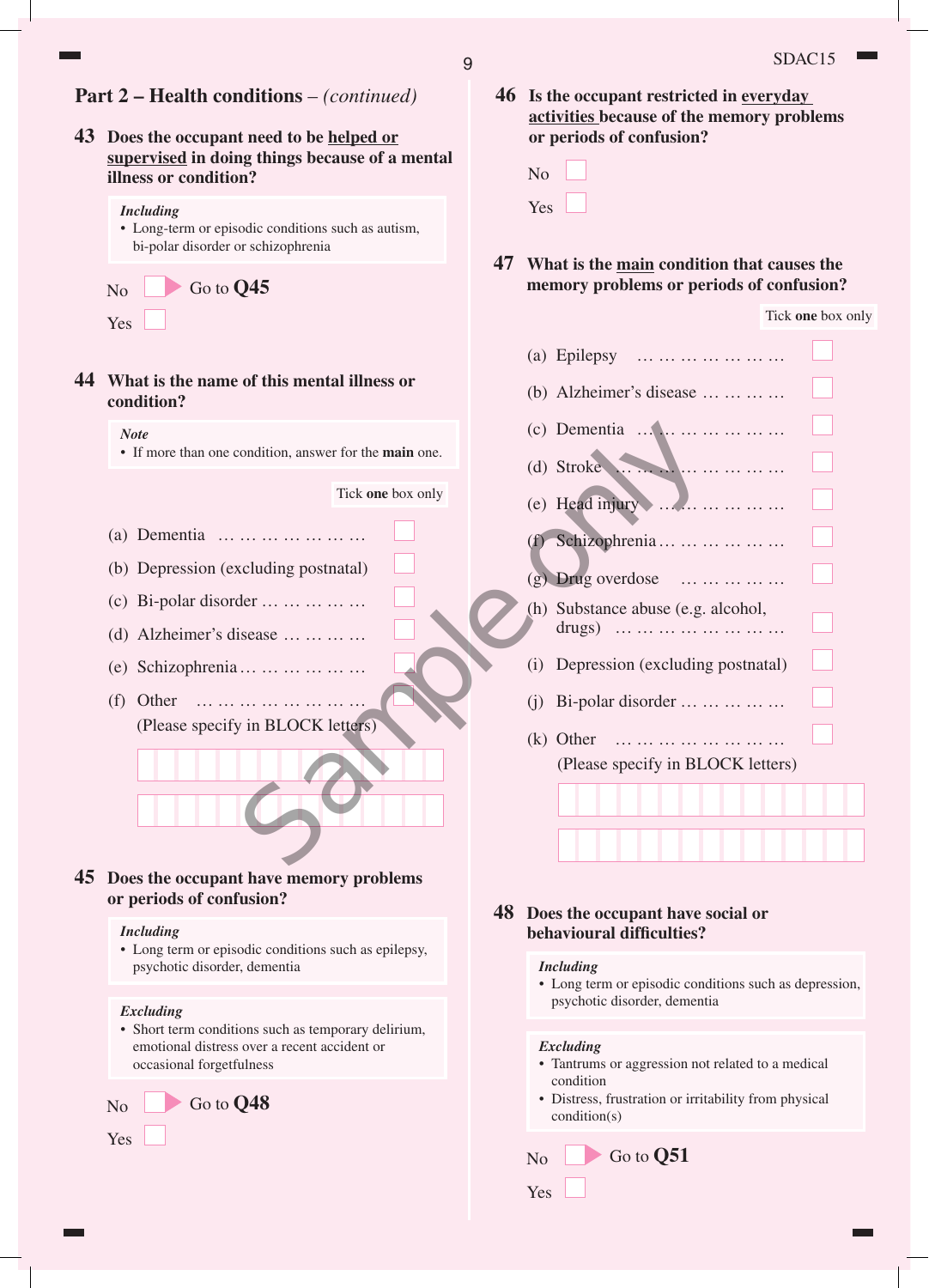**49 Is the occupant restricted in everyday activities because of the social or behavioural difficulties?**

| No  |  |
|-----|--|
| Yes |  |

Yes |

**50 What is the main condition that causes the social or behavioural difficulties?**

|    |                | (a) Autism (all forms - including<br>Asperger's Syndrome)                                     |    | (g) Learning or understanding<br>difficulties    |
|----|----------------|-----------------------------------------------------------------------------------------------|----|--------------------------------------------------|
|    |                | (b) Anxiety disorder $\dots \dots \dots$                                                      |    | (h) Incomplete use of arms                       |
|    |                | (c) Down's Syndrome $\dots \dots \dots$                                                       |    | (i) Difficulty gripping or ho<br>things $\ldots$ |
|    |                | (d) Intellectual disability $\dots \dots$                                                     |    | (j) Incomplete use of feet of                    |
|    |                | (e) Head injury $\dots \dots \dots \dots \dots$                                               |    | (k) Nervous or emotional co                      |
|    |                | (f) Schizophrenia                                                                             |    | (1) Restriction in physical a<br>or work      .  |
|    |                | (g) Depression (excluding postnatal)                                                          |    | (m) Disfigurement or deform                      |
|    |                | (h) Bi-polar disorder                                                                         |    | (n) Mental illness or conditi                    |
|    |                | (i) Other                                                                                     |    | (o) Memory problems or pe<br>confusion           |
|    |                | (Please specify in BLOCK letters)                                                             |    | (p) Social or behavioural dif                    |
|    |                |                                                                                               |    | (q) Other<br>(Please specify in BLOC             |
|    |                | 51 Has the occupant ever had a head injury?                                                   |    |                                                  |
|    |                | $\sim$ Go to Q54<br>(a) No                                                                    |    |                                                  |
|    |                | (b) Yes                                                                                       |    |                                                  |
|    |                | Go to Q54<br>(c) Don't know $\ldots$                                                          |    | 54 Has the occupant ever had                     |
| 52 |                |                                                                                               |    | $\triangleright$ Go to Q57<br>No                 |
|    |                | Does the occupant have any long-term effects<br>as a result of the head injury that interfere |    | Yes                                              |
|    |                | with him/her doing everyday activities?                                                       | 55 | Does the occupant have any                       |
|    | N <sub>o</sub> | $\triangleright$ Go to Q54                                                                    |    | as a result of the stroke tha                    |

| 53 What are the long-term effects that the head |                     |
|-------------------------------------------------|---------------------|
| injury has caused?                              |                     |
|                                                 | Tick all that apply |

|    |                                                                                               | (a) Loss of sight $\dots \dots \dots \dots \dots$              |  |  |             |  |  |  |  |  |            |  |  |  |
|----|-----------------------------------------------------------------------------------------------|----------------------------------------------------------------|--|--|-------------|--|--|--|--|--|------------|--|--|--|
|    |                                                                                               | (b) Loss of hearing $\dots \dots \dots \dots$                  |  |  |             |  |  |  |  |  |            |  |  |  |
|    |                                                                                               | $(c)$ Speech difficulties $\dots \dots \dots$                  |  |  |             |  |  |  |  |  |            |  |  |  |
|    |                                                                                               | (d) Breathing difficulties $\dots \dots$                       |  |  |             |  |  |  |  |  |            |  |  |  |
|    |                                                                                               | (e) Chronic or recurring pain or                               |  |  |             |  |  |  |  |  | discomfort |  |  |  |
|    |                                                                                               | (f) Blackouts, seizures or loss of                             |  |  |             |  |  |  |  |  |            |  |  |  |
|    |                                                                                               | consciousness<br>(g) Learning or understanding<br>difficulties |  |  |             |  |  |  |  |  |            |  |  |  |
|    |                                                                                               | (h) Incomplete use of arms or fingers                          |  |  |             |  |  |  |  |  |            |  |  |  |
|    | (i)                                                                                           | Difficulty gripping or holding                                 |  |  |             |  |  |  |  |  |            |  |  |  |
|    | (i)                                                                                           | Incomplete use of feet or legs                                 |  |  |             |  |  |  |  |  |            |  |  |  |
|    |                                                                                               | (k) Nervous or emotional conditions                            |  |  |             |  |  |  |  |  |            |  |  |  |
|    |                                                                                               | (1) Restriction in physical activities                         |  |  |             |  |  |  |  |  |            |  |  |  |
|    |                                                                                               |                                                                |  |  |             |  |  |  |  |  | or work    |  |  |  |
|    |                                                                                               | $(m)$ Disfigurement or deformity $\dots$                       |  |  |             |  |  |  |  |  |            |  |  |  |
|    |                                                                                               | $(n)$ Mental illness or condition $\dots$                      |  |  |             |  |  |  |  |  |            |  |  |  |
|    |                                                                                               | (o) Memory problems or periods of                              |  |  |             |  |  |  |  |  | confusion  |  |  |  |
|    |                                                                                               | (p) Social or behavioural difficulties                         |  |  |             |  |  |  |  |  |            |  |  |  |
|    |                                                                                               | $(q)$ Other                                                    |  |  |             |  |  |  |  |  |            |  |  |  |
|    |                                                                                               | (Please specify in BLOCK letters)                              |  |  |             |  |  |  |  |  |            |  |  |  |
|    |                                                                                               |                                                                |  |  |             |  |  |  |  |  |            |  |  |  |
|    |                                                                                               |                                                                |  |  |             |  |  |  |  |  |            |  |  |  |
|    |                                                                                               |                                                                |  |  |             |  |  |  |  |  |            |  |  |  |
|    |                                                                                               |                                                                |  |  |             |  |  |  |  |  |            |  |  |  |
|    | 54 Has the occupant ever had a stroke?                                                        |                                                                |  |  |             |  |  |  |  |  |            |  |  |  |
|    | N <sub>o</sub>                                                                                |                                                                |  |  | Go to $Q57$ |  |  |  |  |  |            |  |  |  |
|    | Yes                                                                                           |                                                                |  |  |             |  |  |  |  |  |            |  |  |  |
| 55 | Does the occupant have any long-term effects<br>as a result of the stroke that interfere with |                                                                |  |  |             |  |  |  |  |  |            |  |  |  |

 $\overline{N_0}$  Go to **Q57** Yes

**him/her doing everyday activities?**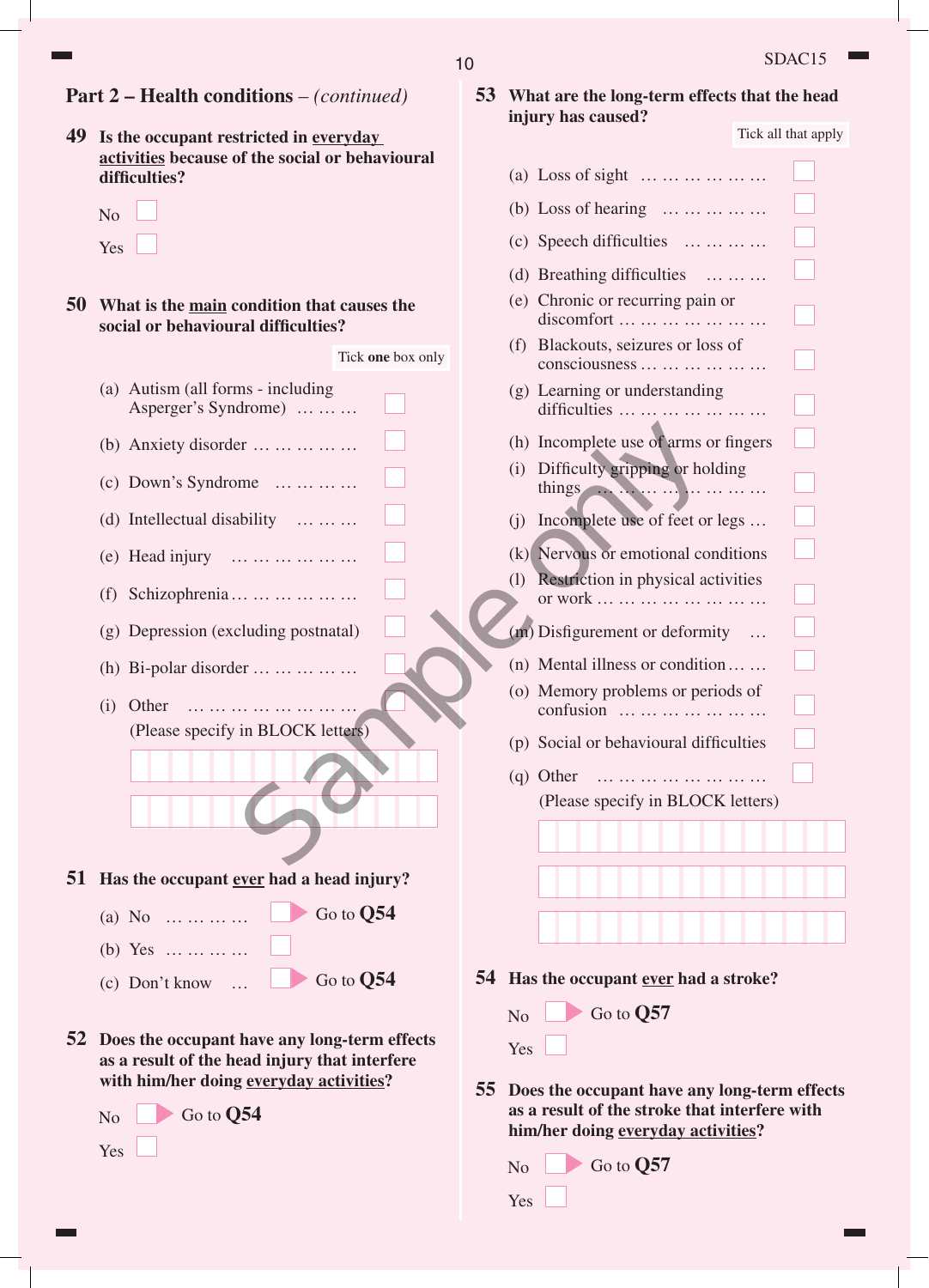# **Part 2 – Health conditions** – *(continued)*

**56 What are the long-term effects that the stroke has caused?** Tick all that apply

|     | (a) Loss of sight                                |  |  |  |  |  |  |
|-----|--------------------------------------------------|--|--|--|--|--|--|
|     | (b) Loss of hearing $\dots \dots \dots \dots$    |  |  |  |  |  |  |
|     | $(c)$ Speech difficulties                        |  |  |  |  |  |  |
|     | (d) Breathing difficulties $\dots \dots$         |  |  |  |  |  |  |
|     | (e) Chronic or recurring pain or<br>discomfort   |  |  |  |  |  |  |
| (f) | Blackouts, seizures or loss of<br>consciousness  |  |  |  |  |  |  |
| (g) | Learning or understanding<br>difficulties        |  |  |  |  |  |  |
|     | (h) Incomplete use of arms or fingers            |  |  |  |  |  |  |
| (i) | Difficulty gripping or holding<br>things<br>.    |  |  |  |  |  |  |
| (i) | Incomplete use of feet or legs                   |  |  |  |  |  |  |
|     | (k) Nervous or emotional conditions              |  |  |  |  |  |  |
| (1) | Restriction in physical activities<br>or work    |  |  |  |  |  |  |
|     | (m) Disfigurement or deformity                   |  |  |  |  |  |  |
|     | $(n)$ Mental illness or condition                |  |  |  |  |  |  |
|     | (o) Memory problems or periods of<br>$confusion$ |  |  |  |  |  |  |
|     | (p) Social or behavioural difficulties           |  |  |  |  |  |  |
|     | $(q)$ Other                                      |  |  |  |  |  |  |
|     | (Please specify in BLOCK letters)                |  |  |  |  |  |  |
|     |                                                  |  |  |  |  |  |  |
|     |                                                  |  |  |  |  |  |  |
|     |                                                  |  |  |  |  |  |  |
|     |                                                  |  |  |  |  |  |  |

**57 Has the occupant ever had any other kind of brain damage or acquired brain injury?**



| 58 Does the occupant have any long-term effects |
|-------------------------------------------------|
| as a result of this brain damage or acquired    |
| brain injury that interfere with him/her doing  |
| everyday activities?                            |
|                                                 |

| N <sub>o</sub> | Go to Q60 |
|----------------|-----------|
| Yes            |           |

**59 What are the long-term effects that this brain damage or acquired brain injury has caused?**

| Tick all that apply |  |  |
|---------------------|--|--|
|---------------------|--|--|

| $\mu$ unnig pam $\sigma$                               |                                                                                      |  |
|--------------------------------------------------------|--------------------------------------------------------------------------------------|--|
| . <b> </b>                                             | (a) Loss of sight                                                                    |  |
| izures or loss of                                      | (b) Loss of hearing $\dots \dots \dots \dots$                                        |  |
| 3                                                      | (c) Speech difficulties                                                              |  |
| nderstanding<br>.                                      | (d) Breathing difficulties                                                           |  |
| se of arms or fingers                                  | (e) Chronic or recurring pain or                                                     |  |
| pping or holding                                       | discomfort                                                                           |  |
| .                                                      | (f) Blackouts, seizures or loss of<br>consciousness                                  |  |
| se of feet or legs<br>motional conditions              | (g) Learning or understanding<br>difficulties                                        |  |
| physical activities                                    | (h) Incomplete use of arms or fingers                                                |  |
| .<br>t or deformity                                    | (i) Difficulty gripping or holding<br>things                                         |  |
| $s$ or condition                                       | (j) Incomplete use of feet or legs $\dots$                                           |  |
| lems or periods of<br>$\cdots$ . $\cdots$ . $\cdots$ . | (k) Nervous or emotional conditions                                                  |  |
| wioural difficulties                                   | (1) Restriction in physical activities<br>or work                                    |  |
| y in BLOCK letters)                                    | $(m)$ Disfigurement or deformity                                                     |  |
|                                                        | (n) Mental illness or condition $\dots$                                              |  |
|                                                        | (o) Memory problems or periods of<br>confusion $\dots \dots \dots \dots \dots \dots$ |  |
|                                                        | (p) Social or behavioural difficulties                                               |  |
|                                                        | $(q)$ Other<br>                                                                      |  |
|                                                        | (Please specify in BLOCK letters)                                                    |  |
| t ever had any other kind<br>or acquired brain injury? |                                                                                      |  |
| Q61                                                    |                                                                                      |  |
|                                                        |                                                                                      |  |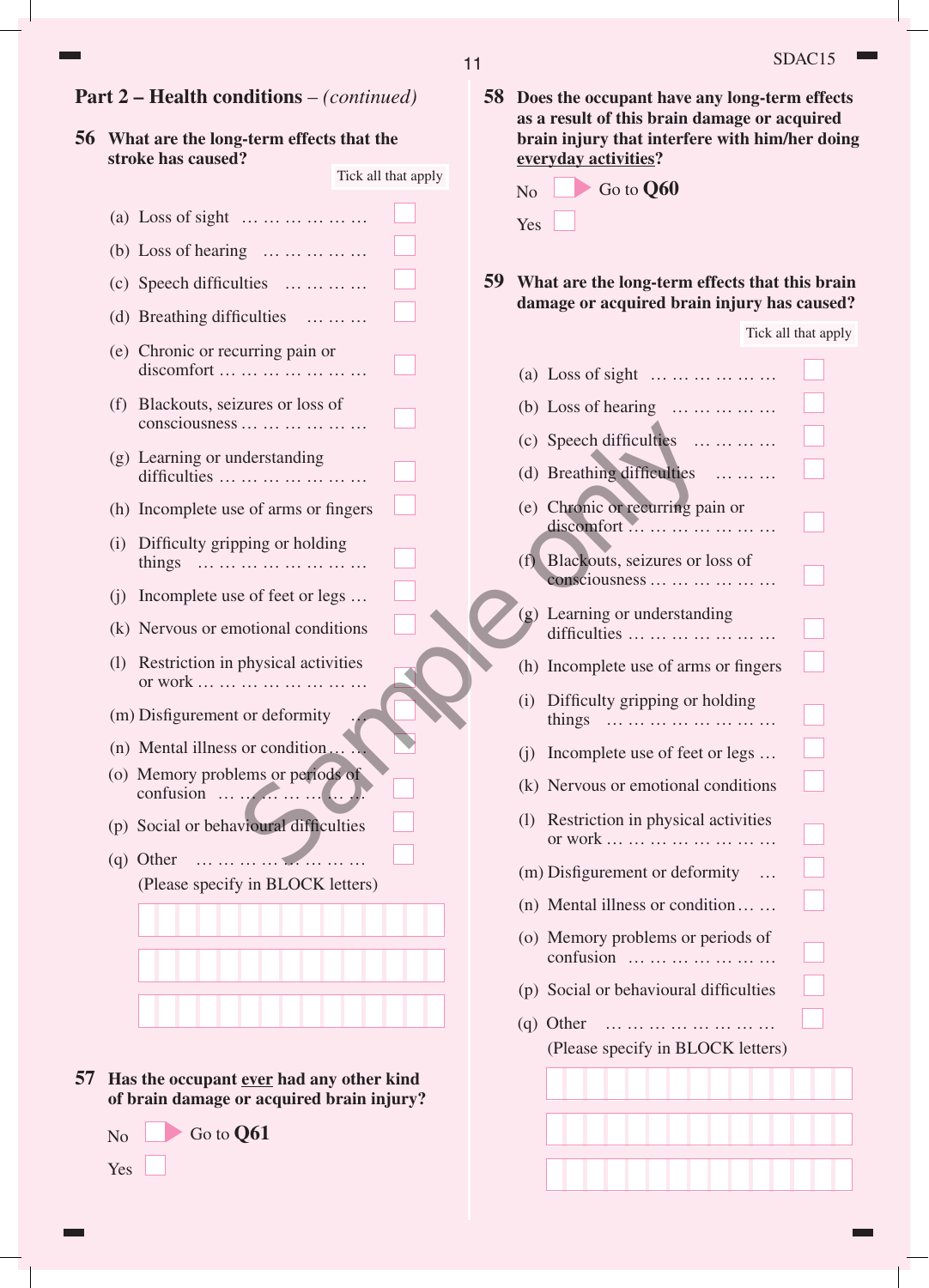**61 Is the occupant receiving treatment or** 

**or ailments?**

No Go to  $Q64$ 

**medication for any long-term conditions** 

# **Part 2 – Health conditions** – *(continued)*

**60 What was the main cause of this brain damage or acquired brain injury?**

|                                                     | Yes                                                                                              |
|-----------------------------------------------------|--------------------------------------------------------------------------------------------------|
| (a) Present at birth $\dots \dots \dots \dots$      |                                                                                                  |
| (b) Just came on/old age $\dots \dots$              | 62 What conditions is the occupant receiving                                                     |
| (c) Illness (e.g. meningitis,                       | treatment or medication for?                                                                     |
| encephalitis) $\dots \dots \dots \dots \dots$       | <b>Note</b>                                                                                      |
| (d) Accident $\dots \dots \dots \dots \dots \dots$  | • If more than one condition, please list each                                                   |
| (e) Substance abuse (e.g. alcohol,                  | condition on a separate line.<br>• If more than five conditions, please list only the            |
| drugs)                                              | five which cause the most restriction.<br>• Please specify in BLOCK letters.                     |
| (f) Poisoning $\dots \dots \dots \dots \dots \dots$ |                                                                                                  |
| (g) Drug overdose $\dots \dots \dots \dots$         | 1.                                                                                               |
|                                                     |                                                                                                  |
| (h) Oxygen loss (e.g. drowning) $\dots$             | 2.                                                                                               |
| (i) Other<br>.                                      |                                                                                                  |
| (Please specify in BLOCK letters)                   | 3.                                                                                               |
|                                                     |                                                                                                  |
|                                                     | 4.                                                                                               |
|                                                     |                                                                                                  |
|                                                     |                                                                                                  |
|                                                     |                                                                                                  |
|                                                     | 63<br>Is the occupant restricted in everyday activities                                          |
|                                                     | even though he/she is receiving treatment<br>or medication for this/these long-term              |
|                                                     | condition(s) you have reported in Question 62?                                                   |
|                                                     | N <sub>o</sub>                                                                                   |
|                                                     |                                                                                                  |
|                                                     | Yes                                                                                              |
|                                                     |                                                                                                  |
|                                                     | 64 Does the occupant have any other health                                                       |
|                                                     | conditions that have lasted or are likely to last<br>for 6 months or more, that you have not yet |
|                                                     | mentioned?                                                                                       |
|                                                     | No $\Box$ Go to Q67                                                                              |
|                                                     |                                                                                                  |
|                                                     | Yes                                                                                              |
|                                                     |                                                                                                  |
|                                                     |                                                                                                  |
|                                                     |                                                                                                  |
|                                                     |                                                                                                  |
|                                                     |                                                                                                  |
|                                                     |                                                                                                  |
|                                                     |                                                                                                  |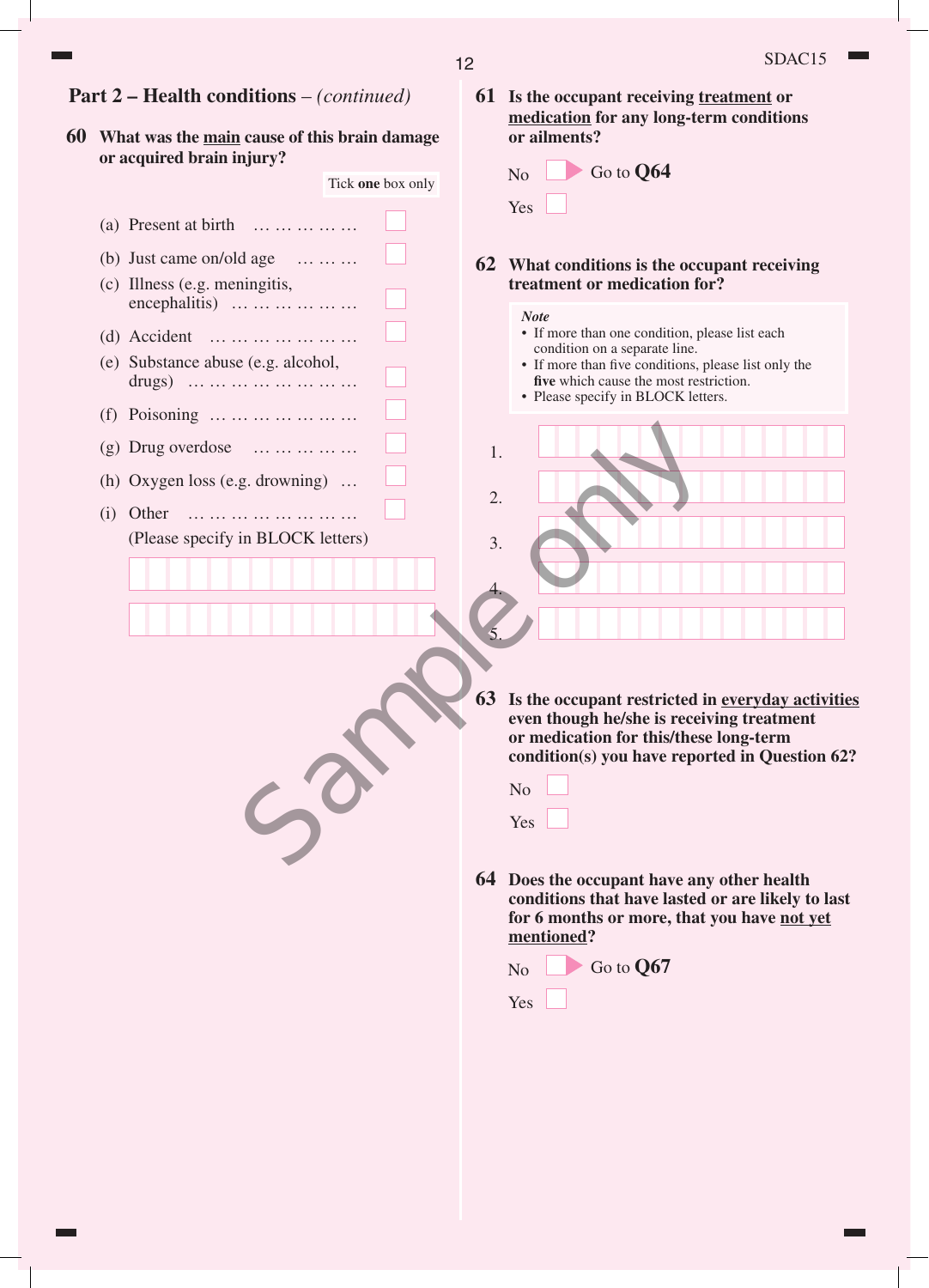Tick **one** box only

# **Part 2 – Health conditions** – *(continued)*

### **65 What other conditions does the occupant have?**

#### *Note*

- If more than one condition, please list each condition on a separate line.
- If more than three conditions, please list only the **three** which cause the most restriction.
- Please specify in BLOCK letters.



### **66 Is the occupant restricted in everyday activities because of the condition(s) reported in Question 65?**

| N <sub>0</sub> |  |
|----------------|--|
| Yes            |  |

### **67 How many long-term health conditions did you record for this occupant in Questions 6 to 65?**

#### *Note*

• Where the same condition has been reported multiple times in Questions 6 to 65, it is considered to be only **one** condition.

- (a) None … … … Go to **Part 3**
- (b) One condition Go to Q69
- (c) Two or more conditions …

### **68 Which long-term health condition, of those previously reported, causes the occupant the most problems?**

#### *Note*

- If unable to nominate one condition, please indicate the condition that requires the most help or supervision.
- Please specify in BLOCK letters.

|  |  |  |  |  |  |  |  | 69 What was the main cause of this condition? |  |
|--|--|--|--|--|--|--|--|-----------------------------------------------|--|
|--|--|--|--|--|--|--|--|-----------------------------------------------|--|

| itions does the occupant have?                                                                                                        |                                                                                                                                                                           |  |
|---------------------------------------------------------------------------------------------------------------------------------------|---------------------------------------------------------------------------------------------------------------------------------------------------------------------------|--|
| condition, please list each<br>parate line.<br>e conditions, please list only the<br>e the most restriction.<br><b>BLOCK</b> letters. | (a) Just came on $\dots \dots \dots \dots \dots$<br>(b) Disease/illness/hereditary<br>$(c)$ Accident/injury<br>(d) Working conditions/work/                               |  |
|                                                                                                                                       | overwork<br>(e) Present at birth $\dots \dots \dots \dots$<br>(f) Old age<br>(g) Stress                                                                                   |  |
| estricted in everyday activities<br>ndition(s) reported in                                                                            | (h) War/peacekeeping service<br>(i) Personal/family problems/death<br>Allergy (e.g. food, climate,<br>(i)<br>medication, environment)<br>(k) Medication/medical procedure |  |
| term health conditions did<br>is occupant in Questions                                                                                | $(1)$ Smoking<br>(m) Own pregnancy/childbirth<br>$(n)$ Overweight<br>(o) Alcohol/substance use                                                                            |  |
| condition has been reported<br>Questions 6 to 65, it is considered<br>ndition.<br>Go to Part 3<br>Go to $Q69$                         | (p) Don't know<br>$(q)$ Other<br>(Please specify in BLOCK letters)                                                                                                        |  |
|                                                                                                                                       |                                                                                                                                                                           |  |

# **70 Do you expect this condition to change over the next two years?**

| Tick one box only |  |  |
|-------------------|--|--|
|-------------------|--|--|

| (a) Yes, total recovery $\dots \dots \dots$      |   |  |  |
|--------------------------------------------------|---|--|--|
| (b) Yes, improve $\dots \dots \dots \dots \dots$ |   |  |  |
| (c) No change                                    |   |  |  |
| (d) Yes, worsen                                  |   |  |  |
| (e) Don't know                                   | . |  |  |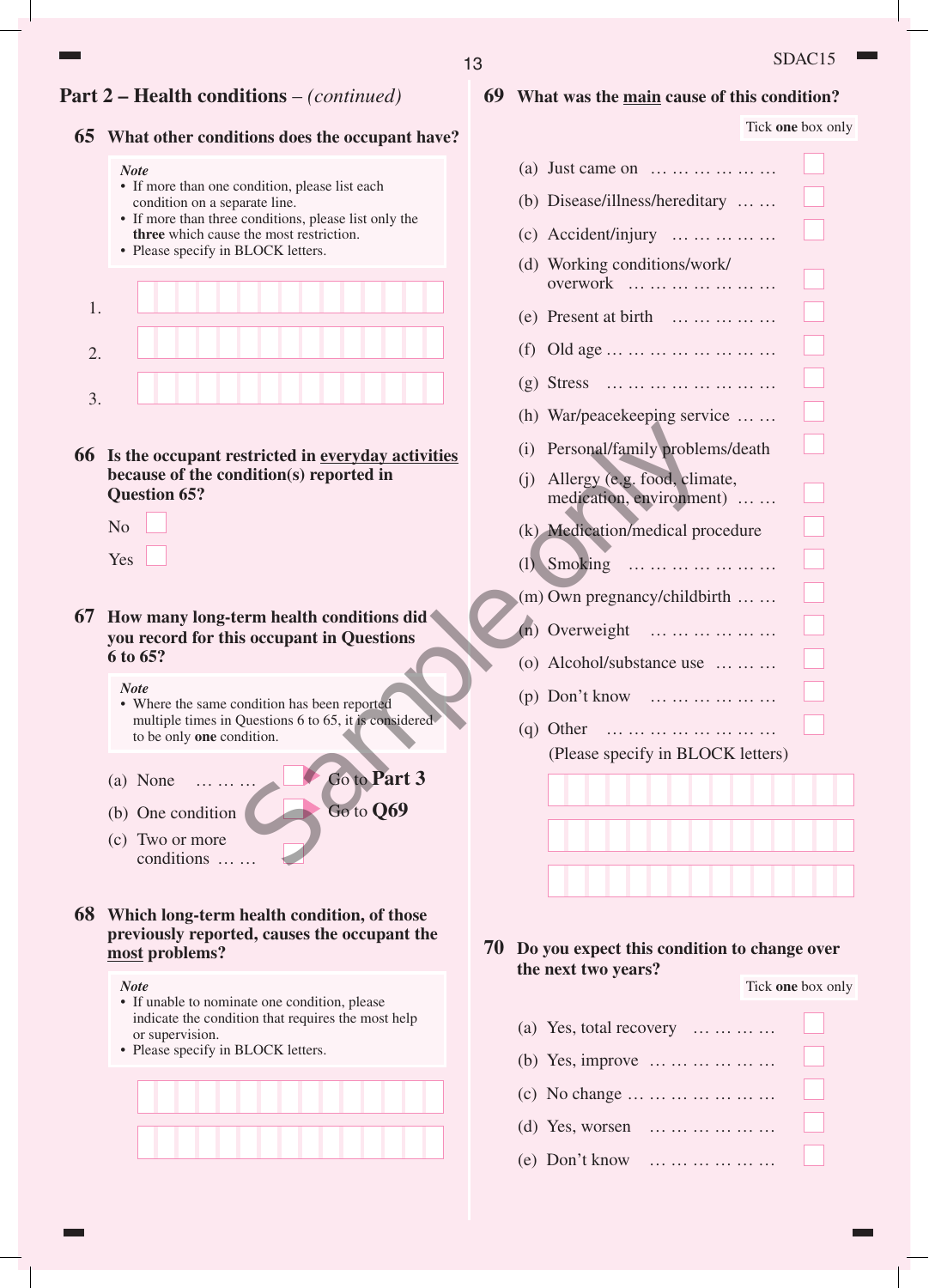# **Part 3 – Mobility**

### *Note*

- The following questions relate to the effects of the occupant's long-term health conditions, including old age, on their mobility.
- If the occupant is under 5 years of age, help or supervision should be taken to mean more than the usual amount of help or supervision for a child of that age.
- If any assistance is used the task cannot be done easily or without difficulty.

### **71 Does the occupant ever need help or supervision:**

**(a) when going to or getting around, a place away from the health establishment?**

#### *Including*

• All activities related to mobility outside the health establishment (e.g. walking to and from bus stops, getting into cars and buses)

#### *Excluding*

- Any difficulties that the person has communicating outside the health establishment
- 

|           |  | (i) No, does not need help or<br>supervision and has no<br>difficulty |  |
|-----------|--|-----------------------------------------------------------------------|--|
| $\lambda$ |  |                                                                       |  |

- (ii) No, does not need help or supervision, but has difficulty
- (iii) Yes, sometimes needs help or supervision  $\dots \dots$
- (iv) Yes, always needs help or supervision ...
- (v) Does not leave health establishment … … … … …

#### **(b) to move about the health establishment?**

#### Tick **one** box only

| (i) | No, does not need help or<br>supervision and has no<br>difficulty           |  |
|-----|-----------------------------------------------------------------------------|--|
|     | (ii) No, does not need help or<br>supervision, but has difficulty           |  |
|     | (iii) Yes, sometimes needs help<br>or supervision $\dots \dots \dots \dots$ |  |
|     | (iv) Yes, always needs help<br>or supervision $\dots \dots \dots \dots$     |  |
|     | (v) Does not move about<br>health establishment                             |  |

**71 Does the occupant ever need help or supervision:** – *(continued)*

### **(c) to get in or out of a bed or chair?**

# (i) No, does not need help or supervision and has no difficulty … … … … … … Tick **one** box only

- (ii) No, does not need help or supervision, but has difficulty
- (iii) Yes, sometimes needs help or supervision … … … … …
- (iv) Yes, always needs help or supervision … … … … …
- (v) Does not get out of bed … …

### **72 How often does he/she need help with mobility?**

### *Note*

| <i>A</i> in activities related to mobility butside the nearly<br>establishment (e.g. walking to and from bus stops,<br>getting into cars and buses) | (v) Does not get out of bed $\dots$                                                                                                                                                    |
|-----------------------------------------------------------------------------------------------------------------------------------------------------|----------------------------------------------------------------------------------------------------------------------------------------------------------------------------------------|
| <b>Excluding</b><br>• Any difficulties that the person has communicating<br>outside the health establishment<br>• The need to be driven             | 72 How often does he/she need help with mobilit<br><b>Note</b><br>• Record the average number of times the occupant<br>needs help with any of the tasks referred to in<br>Question 71. |
| Tick one box only                                                                                                                                   | Tick one box only                                                                                                                                                                      |
| No, does not need help or<br>(i)<br>supervision and has no<br>difficulty $\dots \dots \dots \dots \dots$                                            | (a) 6 or more times a day $\dots \dots$                                                                                                                                                |
| (ii) No, does not need help or                                                                                                                      | (b) $3 \text{ to } 5 \text{ times a day   }$                                                                                                                                           |
| supervision, but has difficulty<br>(iii) Yes, sometimes needs help                                                                                  | (c) Twice a day $\dots \dots \dots \dots \dots$<br>(d) Once a day                                                                                                                      |
| or supervision $\dots \dots$<br>(iv) Yes, always needs help                                                                                         | (e) $2$ to 6 times a week                                                                                                                                                              |
| (v) Does not leave health                                                                                                                           | (f) Once a week<br>(g) 1 to 3 times a month                                                                                                                                            |
| establishment                                                                                                                                       | (h) Less than once a month, but at                                                                                                                                                     |
| (b) to move about the health establishment?                                                                                                         | least once a year                                                                                                                                                                      |
| Tick one box only                                                                                                                                   | (i) Less than once a year $\dots \dots$                                                                                                                                                |
| (i) No, does not need help or                                                                                                                       | (j) Does not need help $\dots \dots \dots$                                                                                                                                             |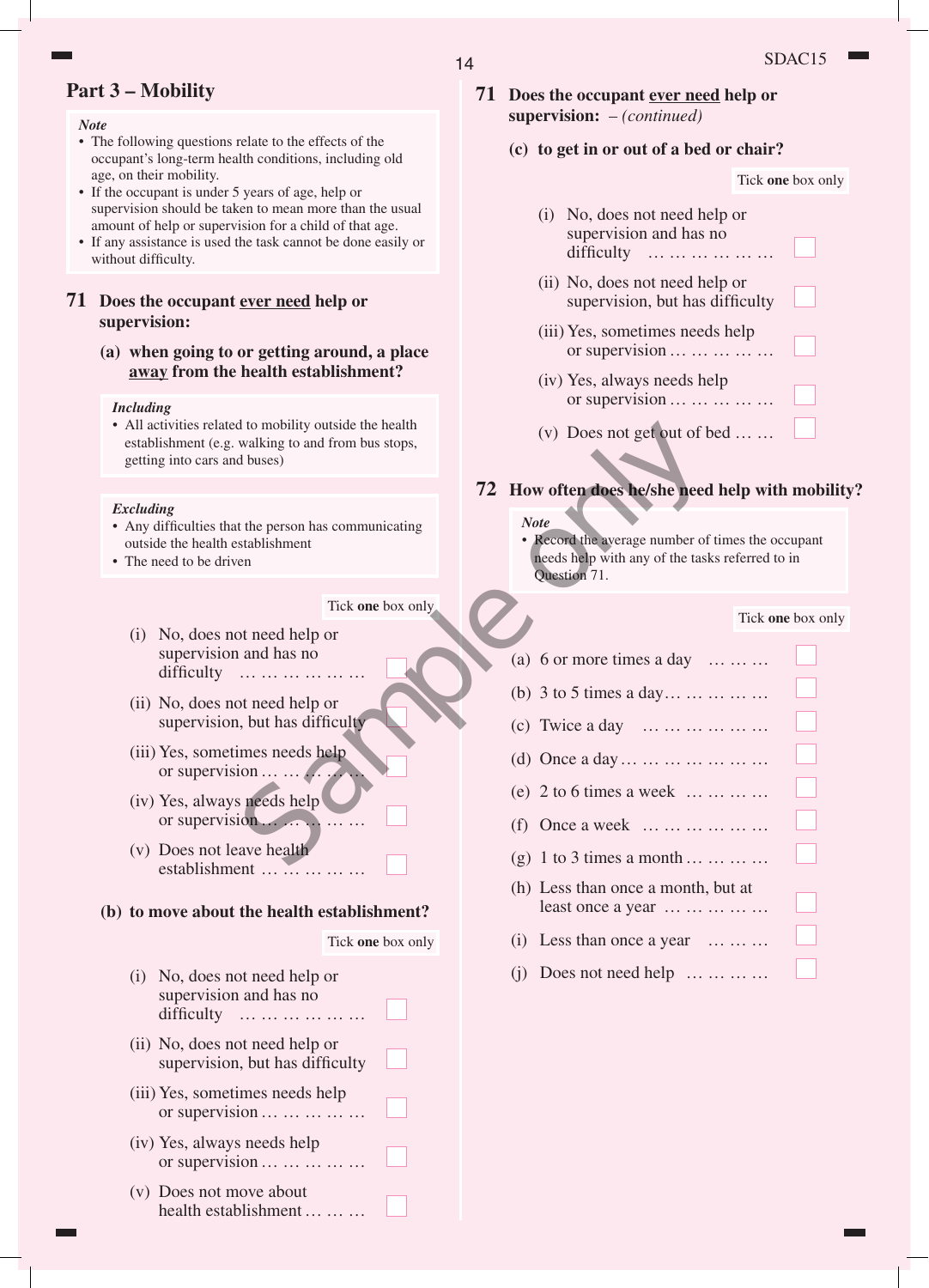# **Part 3 – Mobility** – *(continued)*

### **73 Can the occupant walk 200 metres?**

|                                                                    | Tick one box only |
|--------------------------------------------------------------------|-------------------|
| (a) No, not at all $\dots \dots \dots \dots \dots$                 |                   |
| (b) Yes, but would take longer than<br>most people of the same age |                   |
| (c) Yes, easily                                                    |                   |
| (d) Does not leave the health<br>$estabilishment$                  |                   |
| Don't know                                                         |                   |

### **74 Can the occupant walk up and down stairs without a hand rail?**

Tick **one** box only

- (b) Yes, with difficulty … … … … (c) Yes, easily … … … … … … … (a) No, not at all … … … … … … (d) Does not move about the health establishment … … … … … … Excluding<br>
Sample of the base of the base of the base of the base of the base of the base of the base of the base of the base of the base of supervision, but has experiment the allow without any assistance?<br>
Sample of the
- (e) Don't know … … … … … …

## **75 Can the occupant easily bend and pick up an object from the floor without any assistance?**

- (a) No … … … …
- (b) Yes … … … …
- (c) Don't know …

# **Part 4 – Personal care**

#### *Note*

- The following questions relate to the effects of the occupant's long-term health conditions, including old age, on personal care.
- If the occupant is under 5 years of age, help or supervision should be taken to mean more than the usual amount of help or supervision for a child of that age.

### **76 Does the occupant ever need help or supervision:**

### **(a) to shower or bathe him/herself?**

#### *Including*

- Being helped in or out of the shower or bath
- Washing or drying
- Bed baths

### *Excluding*

• Dressing or undressing before or after showering or bathing

### Tick **one** box only

## No, does not need help or supervision and has no difficulty … … … … … …

- (ii) No, does not need help or supervision, but has difficulty
- (iii) Yes, sometimes needs help or supervision … … … … …
- (iv) Yes, always needs help or supervision … … … … …

### **(b) to dress him/herself?**

### *Including*

- Selecting and laying out clothes
- Doing up buttons or zips
- Putting on socks or shoes
- Dressing or undressing when showering or bathing
- Tying up shoe laces, etc.

• Fitting own prosthesis

### *Excluding*

• Adjusting clothes after toileting

# Tick **one** box only



(iv) Yes, always needs help or supervision … … … … …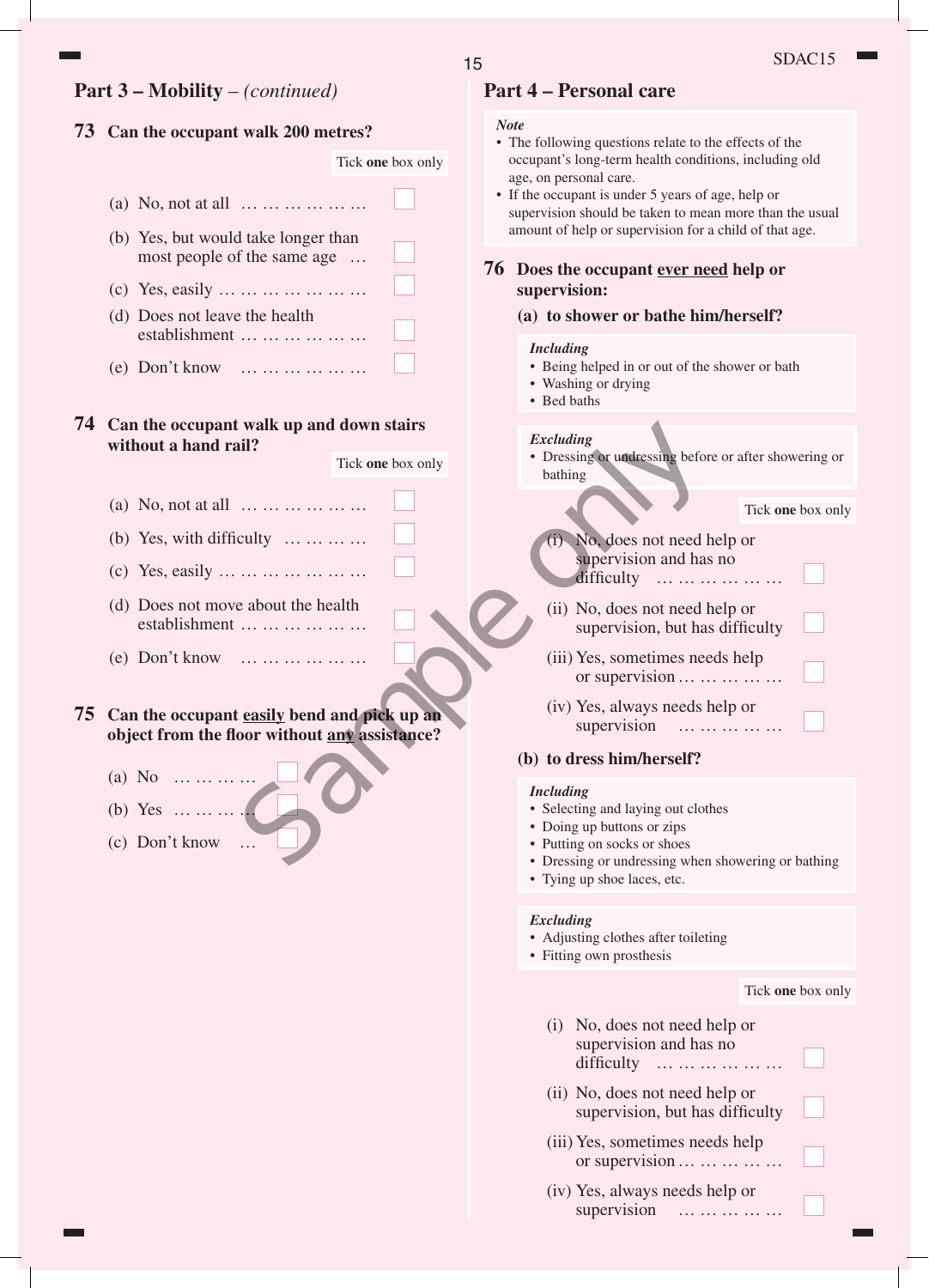# **76 Does the occupant ever need help or supervision:** – *(continued)*

#### **(c) when eating a meal?**

#### *Including*

- Serving food
- Cutting food into pieces, etc.

Tick **one** box only

- (i) No, does not need help or supervision and has no difficulty … … … … … …
- (ii) No, does not need help or supervision, but has difficulty
- (iii) Yes, sometimes needs help or supervision … … … … …
- (iv) Yes, always needs help or supervision … … … … …

### **(d) using the toilet?**

#### *Including*

- Taking the occupant into or out of the toilet
- Adjusting the occupant's clothes
- Washing hands after toileting
- Assisting with bedpans or commodes or bottles
- Inserting enemas

### Tick **one** box only

- (i) No, does not need help or supervision and has no difficulty
- (ii) No, does not need help or supervision, but has difficulty
- (iii) Yes, sometimes needs help or supervision … … … … …
- (iv) Yes, always needs help or supervision … … … … …
- (v) Does not use toilet … …

# **(e) with controlling his/her bladder or bowel? 76 Does the occupant ever need help or supervision:** – *(continued)*

#### *Including*

#### *Excluding*

#### • Inserting enemas

Tick **one** box only

- (i) No, does not need help or supervision and has no difficulty … … … … … …
- (ii) No, does not need help or supervision, but has difficulty
- (iii) Yes, sometimes needs help or supervision … … … … …
- (iv) Yes, always needs help or supervision … … … … …

### **77 How often does he/she need help with personal care?**

#### *Note*

- Record the average number of times the occupant needs help or supervision with any of the personal care tasks listed in Question 76.
- If the occupant does not need help with any of the personal care tasks in Question 76 tick option '(j) Does not need help'. imes needs help<br>
in (ii) No, does not need h<br>
supervision, but has<br>
seeds help or<br>
1<br>
tinto or out of the toilet<br>
pars or commodes or bottles<br>
pars or commodes or bottles<br>
The **How often does he/she needs**<br>
pars or commode

|     | (a) 6 or more times a day $\dots \dots$                 |  |
|-----|---------------------------------------------------------|--|
|     | (b) $3$ to $5$ times a day                              |  |
|     | (c) Twice a day $\dots \dots \dots \dots \dots$         |  |
|     | (d) Once a day                                          |  |
|     | (e) $2$ to 6 times a week                               |  |
|     | (f) Once a week                                         |  |
|     | (g) 1 to 3 times a month                                |  |
|     | (h) Less than once a month, but at<br>least once a year |  |
|     | (i) Less than once a year $\dots \dots$                 |  |
| (1) | Does not need help $\dots \dots \dots$                  |  |

<sup>•</sup> Occupants who are unable to control their bladder or bowel and who rely on the use of incontinence aids (e.g. catheters, uridome, pads, colostomy bags)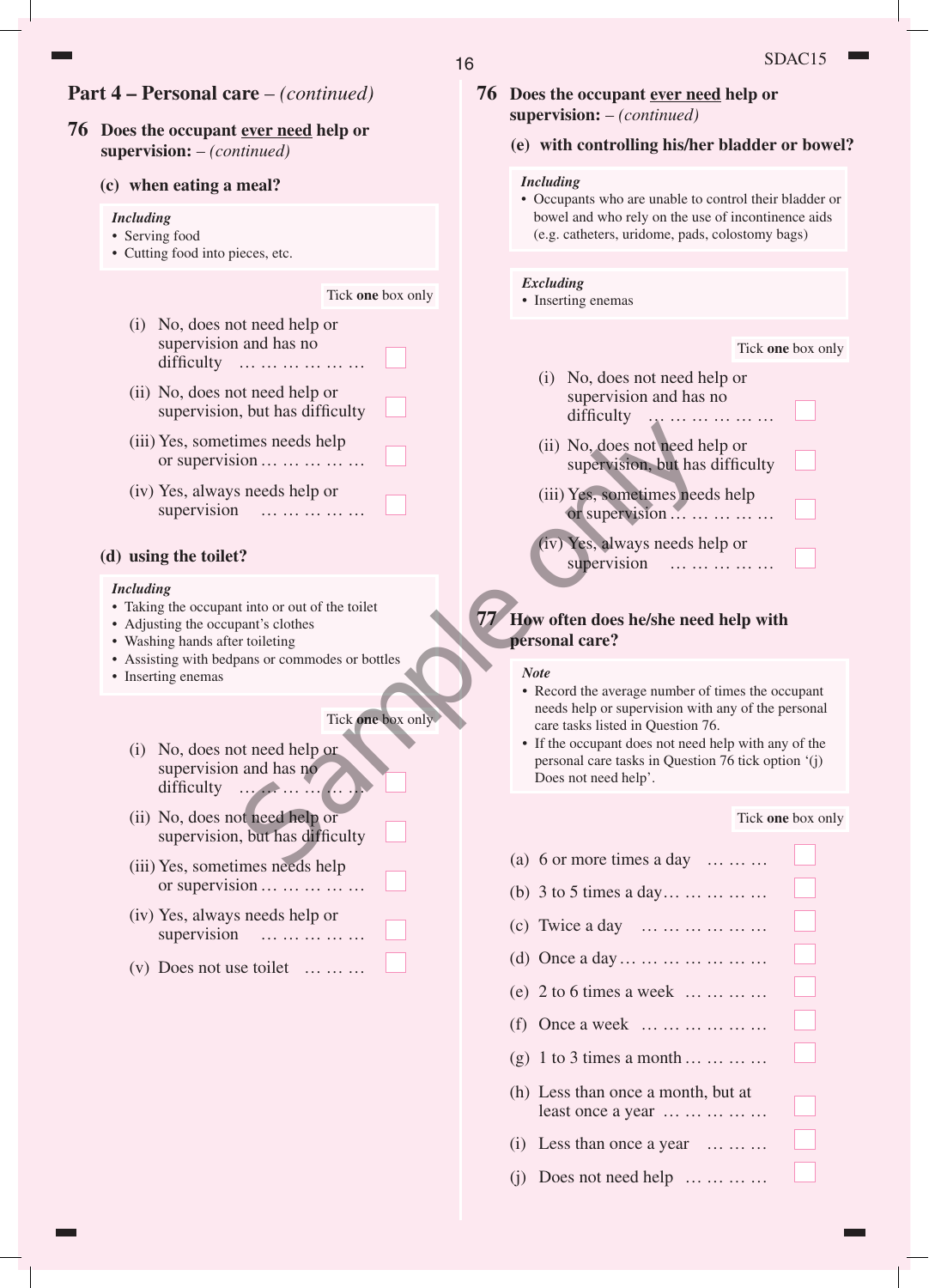#### **Part 5 – Vocal communication** *Note*  • The following questions relate to the effects of the occupant's long-term health conditions, including old age, on vocal communication **in the occupant's preferred language**. • People who communicate in writing or by sign language should be considered as not being able to understand and/or make themselves understood vocally. • If the occupant is under 5 years of age, help or supervision should be taken to mean more than the usual amount of help or supervision for a child of that age. **78 Does the occupant have any difficulty understanding someone he/she does not know?** (a) No … … … Go to **Q80** (b) Yes, but can still understand them some what … (c) Yes, cannot understand them at all … … … Go to **Q80 80 Does the occupant have any difficulty understanding family or friends?** (a) No … … … Go to **Q82** (b) Yes, but can still understand them some what … (c) Yes, cannot understand them at all … … … Go to **Q82 79 Does he/she ever need help with this?** (a) No, not at all… (b) Yes, sometimes (c) Yes, always… **82 Does the occupant have any difficulty being understood by someone he/she does not know?** (a) No … … … Go to **Q84** (b) Yes, but can be understood some what … (c) Yes, cannot be understood at all Go to **Q84 81 Does he/she ever need help with this?** (a) No, not at all… (b) Yes, sometimes (c) Yes, always… **86 How often does he/she need help to communicate with others?** (e) 2 to 6 times a week … … … … (g) 1 to 3 times a month  $\dots$   $\dots$   $\dots$ (f) Once a week … … … … … … Tick **one** box only (b) 3 to 5 times a day … … … … … (d) Once a day … … … … … … … (c) Twice a day … … … … … … (a) 6 or more times a day  $\dots \dots$ (h) Less than once a month, but at least once a year … … … … … (i) Less than once a year … … … (i) Does not need help  $\dots \dots \dots$ *Note* • Record the average number of times the occupant needs help or assistance with any of the communication tasks reported in Questions 78 to 85. • If the occupant does not need help with any of the communication tasks in Questions 78 to 85 tick option '(j) Does not need help'. **85 Does he/she ever need help with this?** (a) No, not at all… (b) Yes, sometimes (c) Yes, always… **84 Does the occupant have any difficulty being understood by family or friends?** (a) No … … … Go to **Q86** Go to **Q86** (c) Yes, cannot be understood at all (b) Yes, but can be understood some what  $\dots$ ... **83 Does he/she ever need help with this?** (a) No, not at all… (b) Yes, sometimes (c) Yes, always… understood at all<br>
... Co to Q80<br>
<br>
a No, not at all<br>
(a) No, not at all<br>
(b) Yes, sometimes<br>
...<br>
So How often does he/she ever need help<br>
(a) No, not at all<br>
...<br>
(b) Yes, sometimes<br>
(c) Yes, always<br>
...<br>
So How often do

17 SDAC15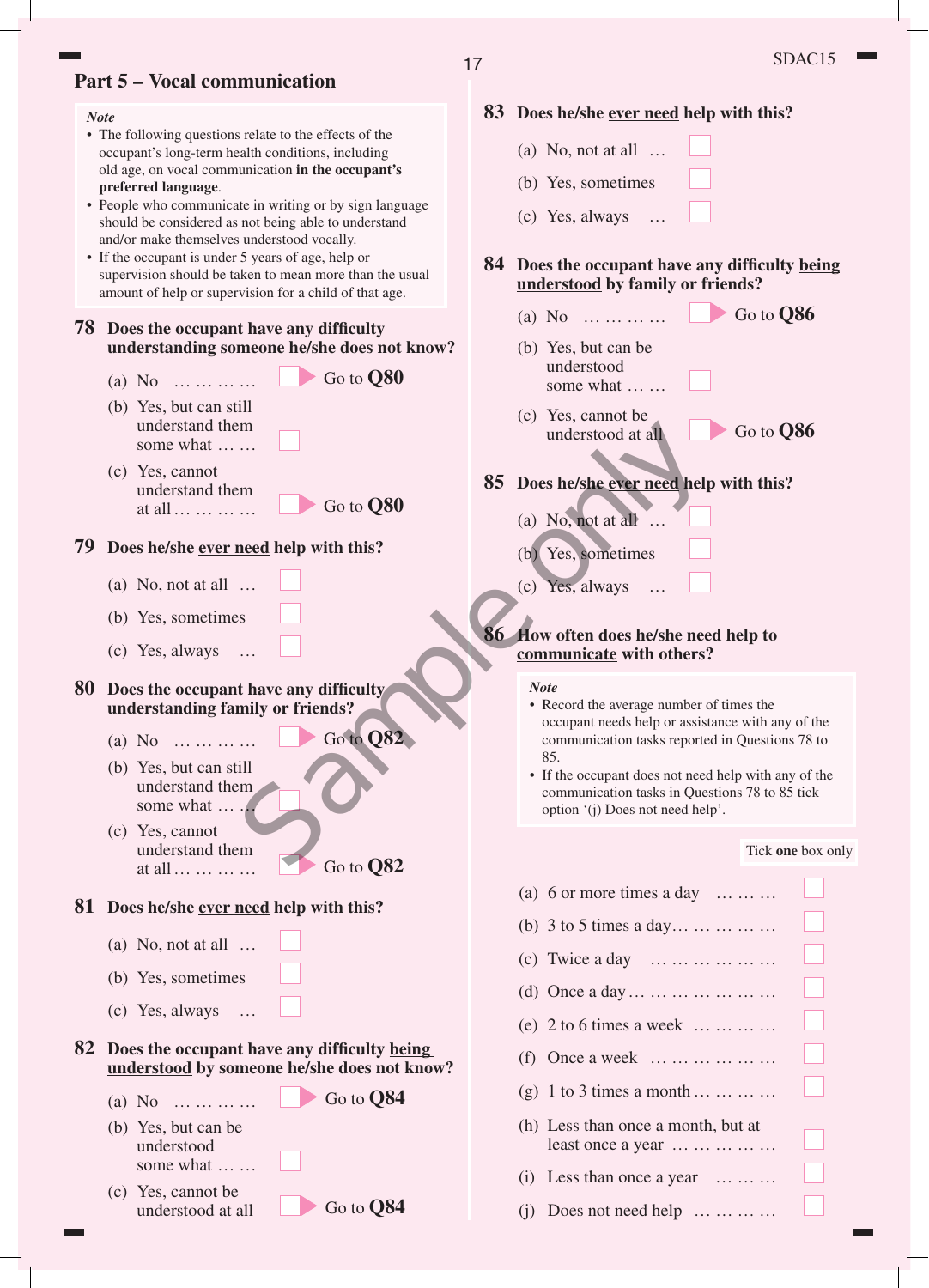# **Part 6 – Use of aids**

### *Excluding*

- Medicines, tablets and drugs
- Easily portable instruments for administering medicines or drugs (e.g. syringes, puffers)
- Aids used for a temporary condition lasting less than six months (e.g. crutches for a broken leg)

### **87 Does the occupant use an aid to help with any of these tasks?**

- (a) Showering/bathing
- (b) Toileting … … …
- (c) Managing incontinence … …
- (d) Dressing … … …
- (e) Eating … … … …
- (f) None of these … …

# **88 Does the occupant use an aid to help with any of these tasks?**

# Tick all that apply

- (a) Getting into or out of bed/chair … …
- (b) Moving around the health establishment
- (c) Moving around places away from the health establishment … …
- (d) None of these … … Go to **Q90**

# 18 SDAC15

# **89 What type of aids does the occupant use to help them move around?**

| nts for administering medicines<br>uffers)          | (a) Canes (sonar canes, etc.) $\dots$                             |  |
|-----------------------------------------------------|-------------------------------------------------------------------|--|
| y condition lasting less than six<br>a broken leg)  | (b) Crutches                                                      |  |
|                                                     | (c) Walking frames $\dots \dots \dots \dots$                      |  |
| use an aid to help with any                         | (d) Walking sticks $\dots \dots \dots \dots$                      |  |
| Tick all that apply                                 | (e) Wheelchair (manual) $\dots \dots$                             |  |
| hing                                                | (f) Wheelchair (electric) $\dots \dots$                           |  |
|                                                     | $(g)$ Scooter/gopher                                              |  |
|                                                     | (h) Specially modified car or car $aid(s)$                        |  |
| .                                                   | Guide dogs<br>(i)                                                 |  |
|                                                     | Built-up shoe(s)<br>(i)                                           |  |
|                                                     | (k) Orthoses or orthotics<br>.                                    |  |
|                                                     | (1) Electric operated lounge chairs<br>and/or specialised seating |  |
|                                                     | $(m)$ Lifting machine/hoist                                       |  |
| use an aid to help with any                         |                                                                   |  |
| Tick all that apply                                 | (n) Other mobility chair(s) $\dots \dots$                         |  |
| out                                                 | (o) Disability specific mobile app                                |  |
|                                                     | (p) Any other aid for mobility $\dots$                            |  |
| l the                                               | (Please specify in BLOCK letters)                                 |  |
| ment<br>d places                                    |                                                                   |  |
| health                                              |                                                                   |  |
|                                                     |                                                                   |  |
| $\mathrm{\overline{G}o}$ to $\mathrm{\mathbf{Q90}}$ |                                                                   |  |
|                                                     |                                                                   |  |
|                                                     |                                                                   |  |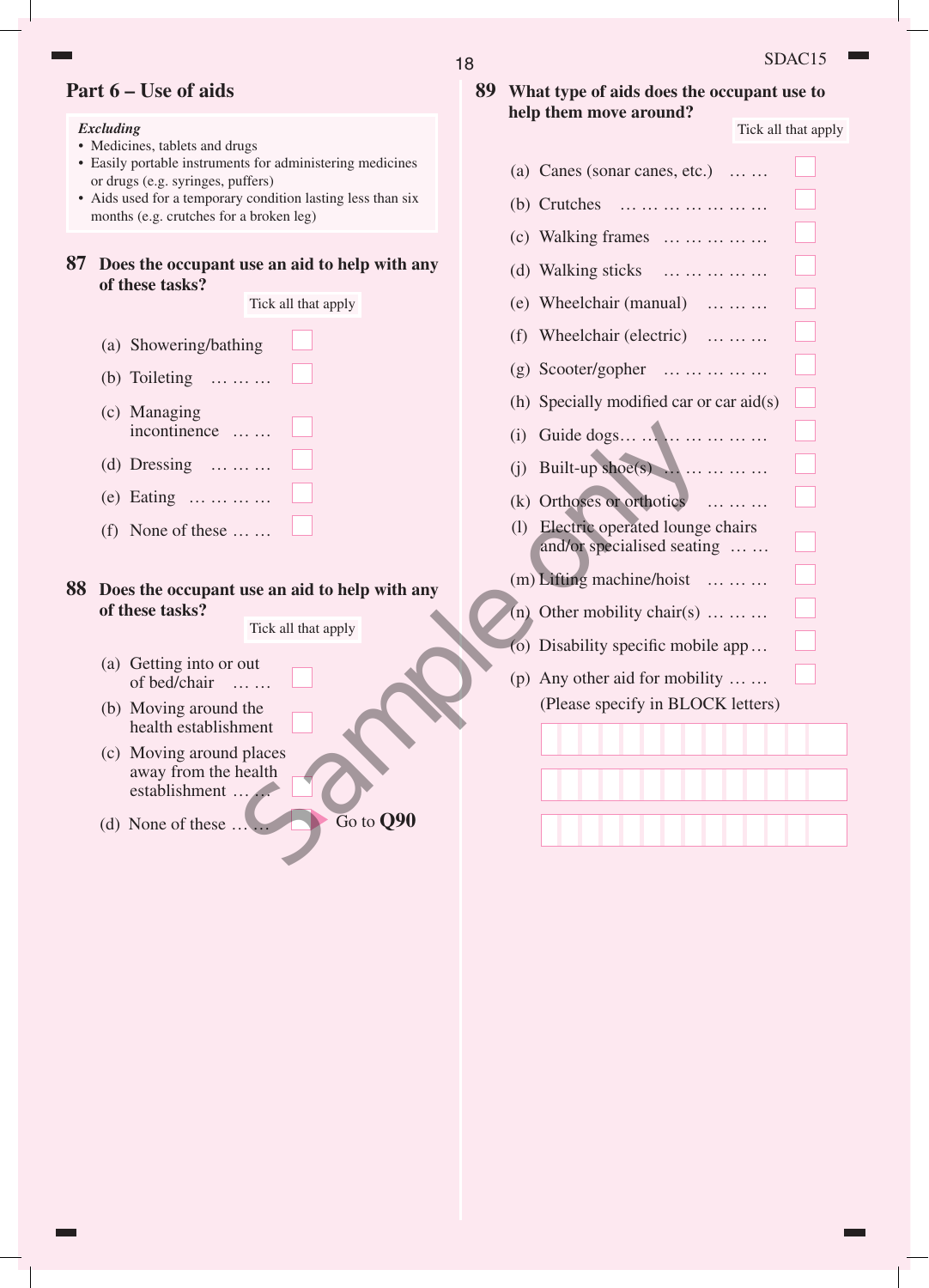# **Part 6 – Use of aids** – *(continued)*

**90 Does the occupant use an aid to help him/her communicate with others?**

| No  |  | Go to $Q95$ |  |  |
|-----|--|-------------|--|--|
| Yes |  |             |  |  |

**91 Does the occupant use any non-electronic aids to assist with reading or writing** (e.g. picture or symbol boards, large print books)**?**

| N <sub>0</sub> |  |
|----------------|--|
| Yes            |  |

**92 Does the occupant use any electronic aids to assist with reading or writing** (e.g. a talking word processor, special computer software and printout system, or app on a mobile device)**?**

| No  |  |
|-----|--|
| Yes |  |

**93 Does the occupant use any non-electronic aids, to assist with speaking** (e.g. picture boards, symbol boards, letter or word boards)**?**

| No  |  |
|-----|--|
|     |  |
| Yes |  |

**94 Does the occupant use any electronic aids to assist with speaking** (e.g. digitised or synthesised speech output systems, or apps on mobile devices)**?**

No Yes

**95 Does the occupant use any of these non-spoken forms of communication to communicate more easily?**

| (a) Sign language                                     |  |
|-------------------------------------------------------|--|
| (b) Picture cards/boards                              |  |
| $(c)$ Handwriting                                     |  |
| (d) Assistive communication apps on<br>mobile devices |  |
| (e) Other typed/computer messages                     |  |
| (f) Other non-spoken communication                    |  |
| $(g)$ None of these                                   |  |
|                                                       |  |

## **96 Does the occupant use any medical aids to help manage his/her condition(s)?**

### *Including*

- Ventilator or respirator
- Parenteral or enteral feeding device
- Oxygen concentrator
- Heart pump
- Suction pump
- Apnoea monitor
- Nebuliser
- Positive airways pressure device
- Insulin pump
- Phototherapy equipment
- Blood glucose monitor
- Blood pressure monitor

| $\rm No$ | Go to <b>Part 7</b> |
|----------|---------------------|
| Yes      |                     |

### **97 Which medical aids does the occupant use?**

| Tick all that apply |  |  |
|---------------------|--|--|
|---------------------|--|--|

| <b>ig of writting</b> (c.g. a taiking<br>becial computer software and<br>r app on a mobile device)? | Yes<br>97 Which medical aids does the occupant use?                                                                                                                                |
|-----------------------------------------------------------------------------------------------------|------------------------------------------------------------------------------------------------------------------------------------------------------------------------------------|
|                                                                                                     | Tick all that apply                                                                                                                                                                |
| nt use any non-electronic aids,<br>aking (e.g. picture boards,<br>tter or word boards)?             | (a) Ventilator or respirator $\dots \dots$<br>(b) Parenteral or enteral feeding device<br>(c) Oxygen concentrator $\dots \dots$                                                    |
| nt use any electronic aids<br>aking (e.g. digitised or<br>n output systems, or apps<br>$)$ ?        | (d) Heart pump $\ldots \ldots \ldots \ldots \ldots$<br>(e) Suction pump<br>(f) Apnoea monitor $\dots \dots \dots \dots$<br>$(g)$ Nebuliser<br>(h) Positive airways pressure device |
| t use any of these non-spoken<br>nication to communicate                                            | Insulin pump $\dots \dots \dots \dots$<br>(i)<br>$(i)$ Phototherapy equipment<br>$(k)$ Blood glucose monitor<br>(1) Blood pressure monitor                                         |
| Tick all that apply                                                                                 | $(m)$ Other medical aid $(s)$                                                                                                                                                      |
| boards<br>.<br>munication apps on<br>'S                                                             | (Please specify in BLOCK letters)                                                                                                                                                  |
| .                                                                                                   |                                                                                                                                                                                    |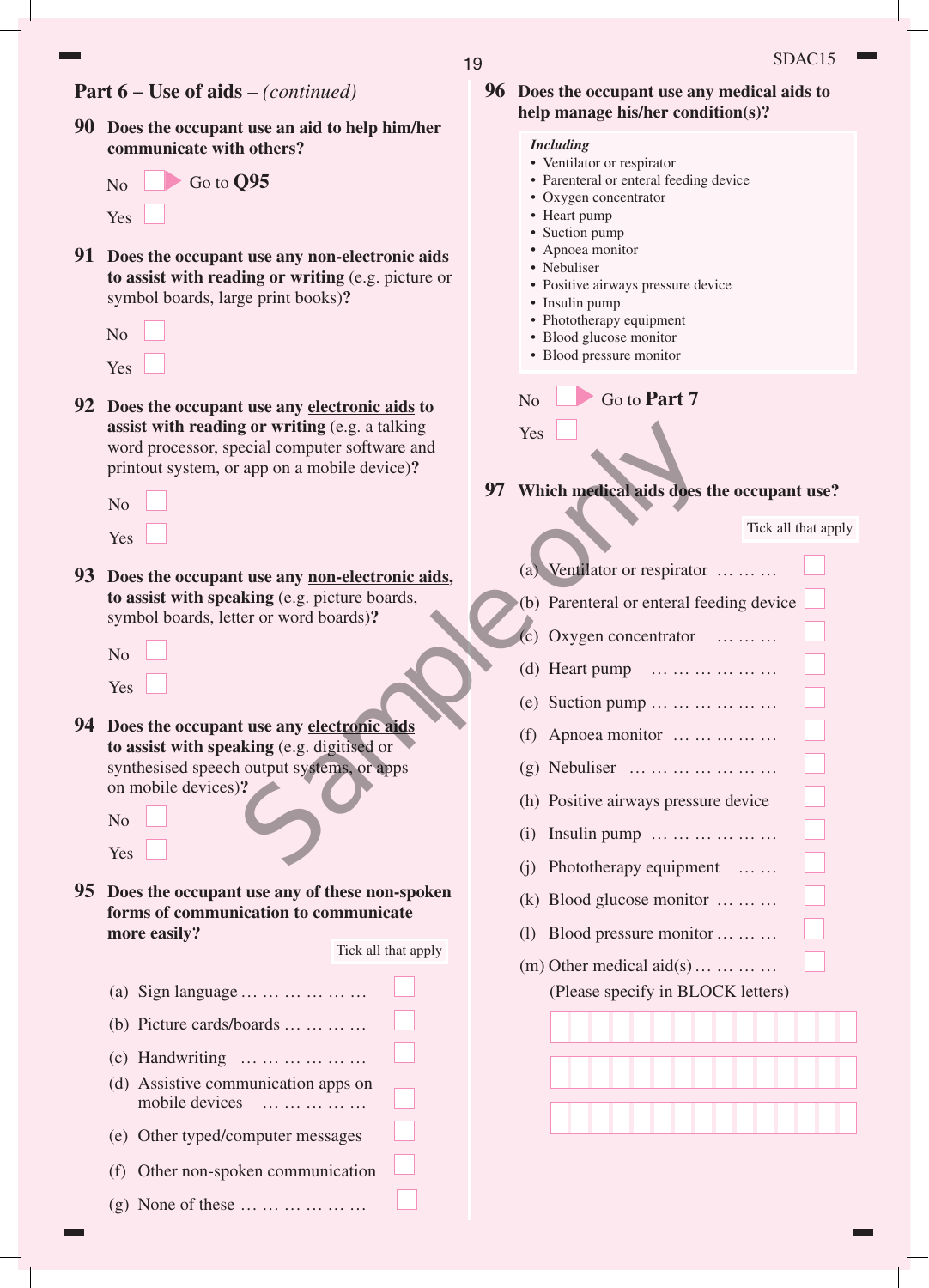# **Part 7 – Other assistance provided**

#### *Note*

- If the occupant is under 5 years of age, help or supervision should be taken to mean more than the usual amount of help or supervision for a child of that age.
- If no conditions have been recorded in Questions 6 to 65, please answer '(a) No, does not need help or supervision and has no difficulty' in the applicable questions below.

### **98 Because of his/her condition(s), does the occupant ever need help or supervision with health care tasks?**

#### *Including*

- Taking medication, including injections
- Dressing wounds
- Manipulating or exercising muscles or limbs
- Therapeutic massage
- Use of medical aids (e.g. connection to machines, pumps)
- Skin care
- Prevention of pressure sores

#### *Excluding*

- Foot care
- Irregular help
- 

| Tick one box only |  |
|-------------------|--|
|-------------------|--|

- (a) No, does not need help or supervision and has no difficulty
- (b) No, does not need help or supervision, but has difficulty
- (c) Yes, sometimes needs help or supervision …
- (d) Yes, always needs help or supervision … … … … … …

### **99 Does the occupant ever need help with caring for his/her feet?**

| (a) No, does not need help or<br>supervision and has no difficulty |
|--------------------------------------------------------------------|

- (b) No, does not need help or supervision, but has difficulty …
- (c) Yes, sometimes needs help or supervision … … … … … …
- (d) Yes, always needs help or supervision … … … … … …
- (e) Does not have feet … … …

### **100How often does he/she need help with health care or foot care?**

#### *Note*

• Record the average number of times the occupant needs help with any of the tasks referred to in Questions 98 and 99.

| Tick one box only |  |  |  |
|-------------------|--|--|--|
|-------------------|--|--|--|

| ecause of his/her condition(s), does the<br>ccupant ever need help or supervision with<br>ealth care tasks?                                                                                                                                                                    | (a) 6 or more times a day $\dots \dots$<br>(b) $3 \text{ to } 5 \text{ times a day   }$<br>(c) Twice a day $\dots \dots \dots \dots \dots$                                      |
|--------------------------------------------------------------------------------------------------------------------------------------------------------------------------------------------------------------------------------------------------------------------------------|---------------------------------------------------------------------------------------------------------------------------------------------------------------------------------|
| <b>Including</b><br>• Taking medication, including injections<br>• Dressing wounds<br>• Manipulating or exercising muscles or limbs<br>• Therapeutic massage<br>• Use of medical aids (e.g. connection to machines,<br>pumps)<br>· Skin care<br>• Prevention of pressure sores | (d) Once a day<br>(e) $2$ to 6 times a week<br>(f) Once a week $\dots \dots \dots \dots$<br>(g) 1 to 3 times a month<br>(h) Less than once a month, but at<br>least once a year |
| <b>Excluding</b><br>• Foot care<br>• Irregular help<br>• Help for a period of less than six months                                                                                                                                                                             | $(i)$ Less than once a year $\dots \dots$<br>Does not need help<br>(i)                                                                                                          |
| Tick one box only<br>) No, does not need help or                                                                                                                                                                                                                               | <b>101 Because of his/her condition(s) does the</b><br>occupant ever need help with making<br>friendships, interacting with others, or                                          |
| supervision and has no difficulty<br>(b) No, does not need help or                                                                                                                                                                                                             | maintaining relationships?<br>Tick one box only<br>(a) No, does not need help or                                                                                                |
| supervision, but has difficulty.<br>(b) Yes, sometimes needs help or                                                                                                                                                                                                           | supervision and has no difficulty<br>(b) No, does not need help or<br>supervision, but has difficulty                                                                           |
| supervision $\ldots$<br>1) Yes, always needs help or<br>supervision<br>.                                                                                                                                                                                                       | (c) Yes, sometimes needs help or<br>supervision<br>.<br>(d) Yes, always needs help or                                                                                           |
| oes the occupant ever need help with caring<br>r his/her feet?<br>Tick one box only                                                                                                                                                                                            | supervision $\ldots \ldots \ldots \ldots \ldots$<br>(e) Don't know<br>                                                                                                          |
| (a) No, does not need help or<br>supervision and has no difficulty                                                                                                                                                                                                             | 102 Because of his/her condition(s) does the<br>occupant ever need help coping with his/her<br>feelings or emotions?<br>Tick one box only                                       |
| (b) No, does not need help or<br>supervision, but has difficulty                                                                                                                                                                                                               | (a) No, does not need help and has<br>no difficulty $\dots \dots \dots \dots \dots$                                                                                             |
| c) Yes, sometimes needs help or<br>supervision<br>.                                                                                                                                                                                                                            | (b) No, does not need help, but has<br>difficulty                                                                                                                               |
|                                                                                                                                                                                                                                                                                | (c) Yes, sometimes needs help                                                                                                                                                   |

- (d) Yes, always needs help … … …
- (e) Don't know … … … … … …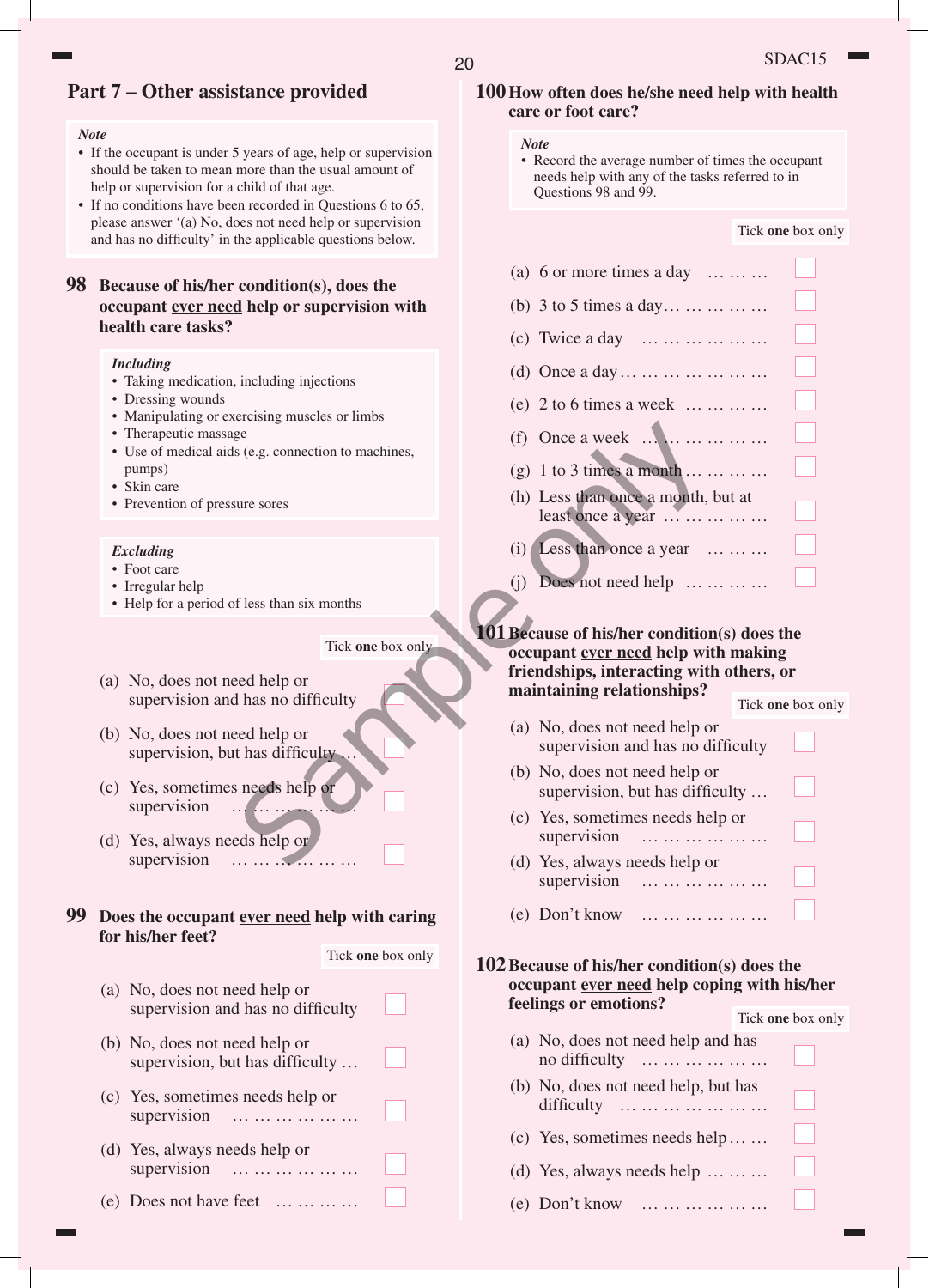|                                                                                                                               | SDAC <sub>15</sub><br>21                                                                                                                                                                        |
|-------------------------------------------------------------------------------------------------------------------------------|-------------------------------------------------------------------------------------------------------------------------------------------------------------------------------------------------|
| <b>103 Because of his/her condition(s) does the</b><br>occupant ever need help or supervision<br>managing his/her behaviour?  | 106 Is the occupant aged 15 years or more?<br>Go to Part 8<br>N <sub>o</sub>                                                                                                                    |
| Tick one box only                                                                                                             | Yes                                                                                                                                                                                             |
| (a) No, does not need help<br>and has no difficulty                                                                           |                                                                                                                                                                                                 |
| (b) No, does not need help, but<br>has difficulty $\dots \dots \dots \dots \dots$                                             | 107 Because of his/her age or condition(s) does<br>the occupant need help with reading and<br>writing tasks such as, checking bills or bank<br>statements, writing letters or filling in forms? |
| (c) Yes, sometimes needs help                                                                                                 |                                                                                                                                                                                                 |
| (d) Yes, always needs help $\dots \dots$                                                                                      | Tick one box only                                                                                                                                                                               |
| (e) Don't know                                                                                                                | (a) No, does not need                                                                                                                                                                           |
| <b>104 Because of his/her condition(s) does the</b><br>occupant ever need help with making                                    | help and has no<br>Go to Part 8<br>difficulty<br>(b) No, does not need                                                                                                                          |
| decisions or thinking through problems?                                                                                       | help, but has                                                                                                                                                                                   |
| Tick one box only                                                                                                             | Go to Part 8<br>difficulty                                                                                                                                                                      |
| (a) No, does not need help<br>and has no difficulty                                                                           | (c) Yes, sometimes<br>needs help                                                                                                                                                                |
| (b) No, does not need help, but<br>has difficulty $\dots \dots \dots \dots$                                                   | (d) Yes, always<br>needs help                                                                                                                                                                   |
| (c) Yes, sometimes needs help                                                                                                 |                                                                                                                                                                                                 |
| (d) Yes, always needs help $\dots \dots$                                                                                      | 108 How often does he/she need help with reading                                                                                                                                                |
|                                                                                                                               | and writing tasks?                                                                                                                                                                              |
| (e) Don't know                                                                                                                |                                                                                                                                                                                                 |
| <b>105 How often does he/she need help with</b><br>relationships, managing emotions or<br>behaviour, or making decisions?     | <b>Note</b><br>• Record the average number of times the occupant<br>needs help with any of the tasks referred to in<br>Question 107.                                                            |
| <b>Note</b>                                                                                                                   | Tick one box only                                                                                                                                                                               |
| • Record the average number of times the occupant<br>needs help with any of the tasks referred to in<br>Questions 101 to 104. | (a) 6 or more times a day $\dots \dots$                                                                                                                                                         |
|                                                                                                                               | (b) $3 \text{ to } 5 \text{ times a day   }$                                                                                                                                                    |
| Tick one box only                                                                                                             | (c) Twice a day $\dots \dots \dots \dots \dots$                                                                                                                                                 |
| (a) 6 or more times a day $\dots \dots$                                                                                       |                                                                                                                                                                                                 |
| (b) $3 \text{ to } 5 \text{ times a day   }$                                                                                  | (d) Once a day                                                                                                                                                                                  |
| (c) Twice a day $\dots \dots \dots \dots \dots$                                                                               | (e) $2$ to 6 times a week                                                                                                                                                                       |
| (d) Once a day                                                                                                                | (f) Once a week                                                                                                                                                                                 |
|                                                                                                                               | 1 to 3 times a month<br>(g)                                                                                                                                                                     |
| (e) $2$ to 6 times a week                                                                                                     | (h) Less than once a month, but at<br>least once a year                                                                                                                                         |
| (f) Once a week                                                                                                               | Less than once a year<br>(1)                                                                                                                                                                    |
| (g) 1 to 3 times a month                                                                                                      |                                                                                                                                                                                                 |
| (h) Less than once a month, but at<br>least once a year                                                                       | Does not need help $\dots \dots \dots$<br>(i)                                                                                                                                                   |
| Less than once a year<br>(1)                                                                                                  |                                                                                                                                                                                                 |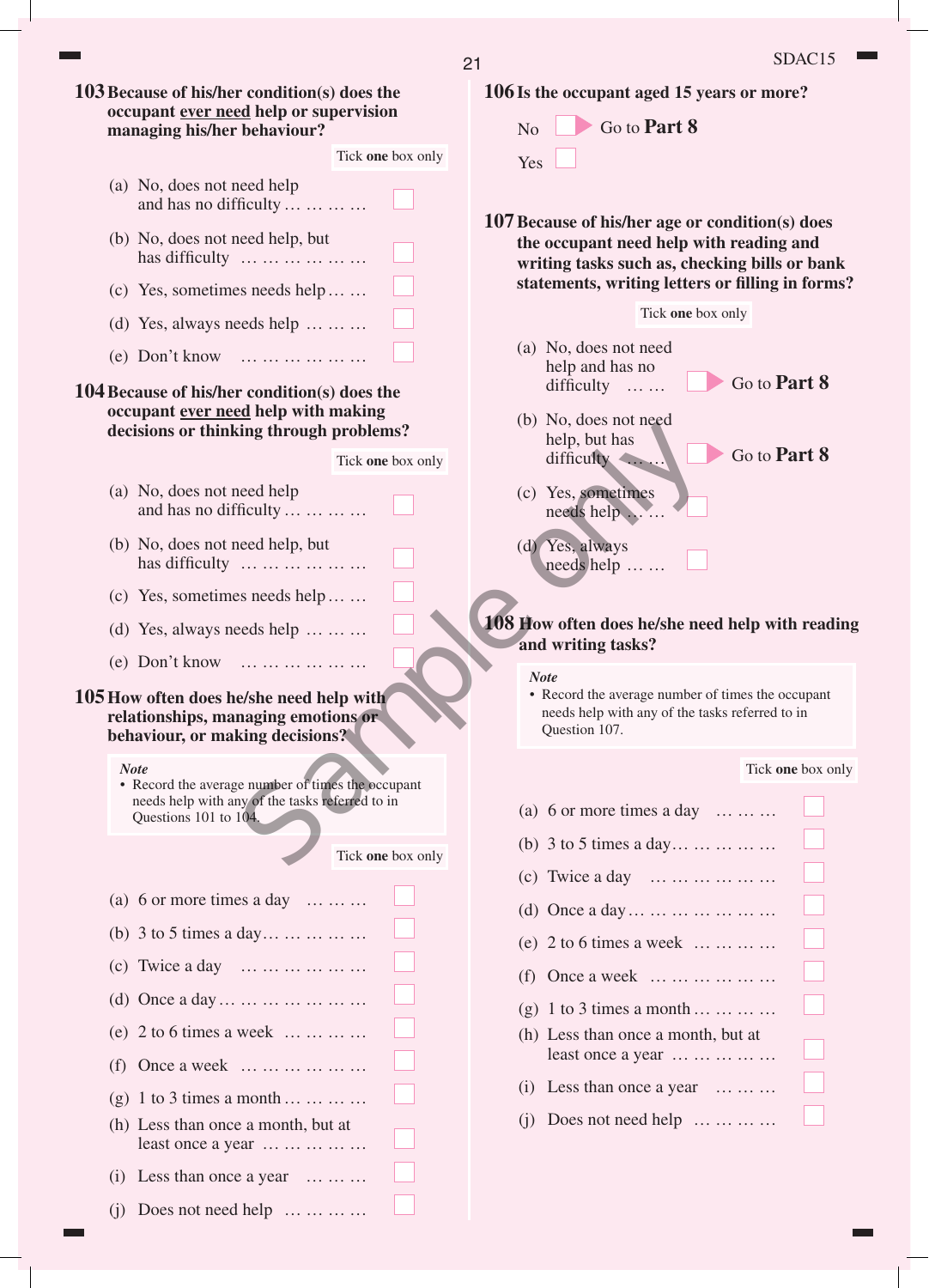# **Part 8 – Comments and time taken**

# **109Please provide comments**

4

– on any information you have supplied on this form (e.g. related to unusual situations or other factors, such as a recent change in name of your establishment or operating under more than one name)

(Please use BLOCK letters)

– on any difficulties you had in providing the requested information, or suggested improvements to this form

# **110Please provide an estimate of the time taken to complete this form**

| $-$ on any difficulties you had in providing the requested information,<br>or suggested improvements to this form<br>(Please use BLOCK letters)                                                                           |     |      |
|---------------------------------------------------------------------------------------------------------------------------------------------------------------------------------------------------------------------------|-----|------|
|                                                                                                                                                                                                                           |     |      |
|                                                                                                                                                                                                                           |     |      |
| Please provide an estimate of the time taken to complete this form                                                                                                                                                        |     |      |
| <b>Including</b><br>• The time actually spent reading the<br>instructions, working on the questions<br>and obtaining the information<br>• The time spent by all employees in<br>collecting and providing this information | hrs | mins |
|                                                                                                                                                                                                                           |     |      |

# **Thank you for completing this form**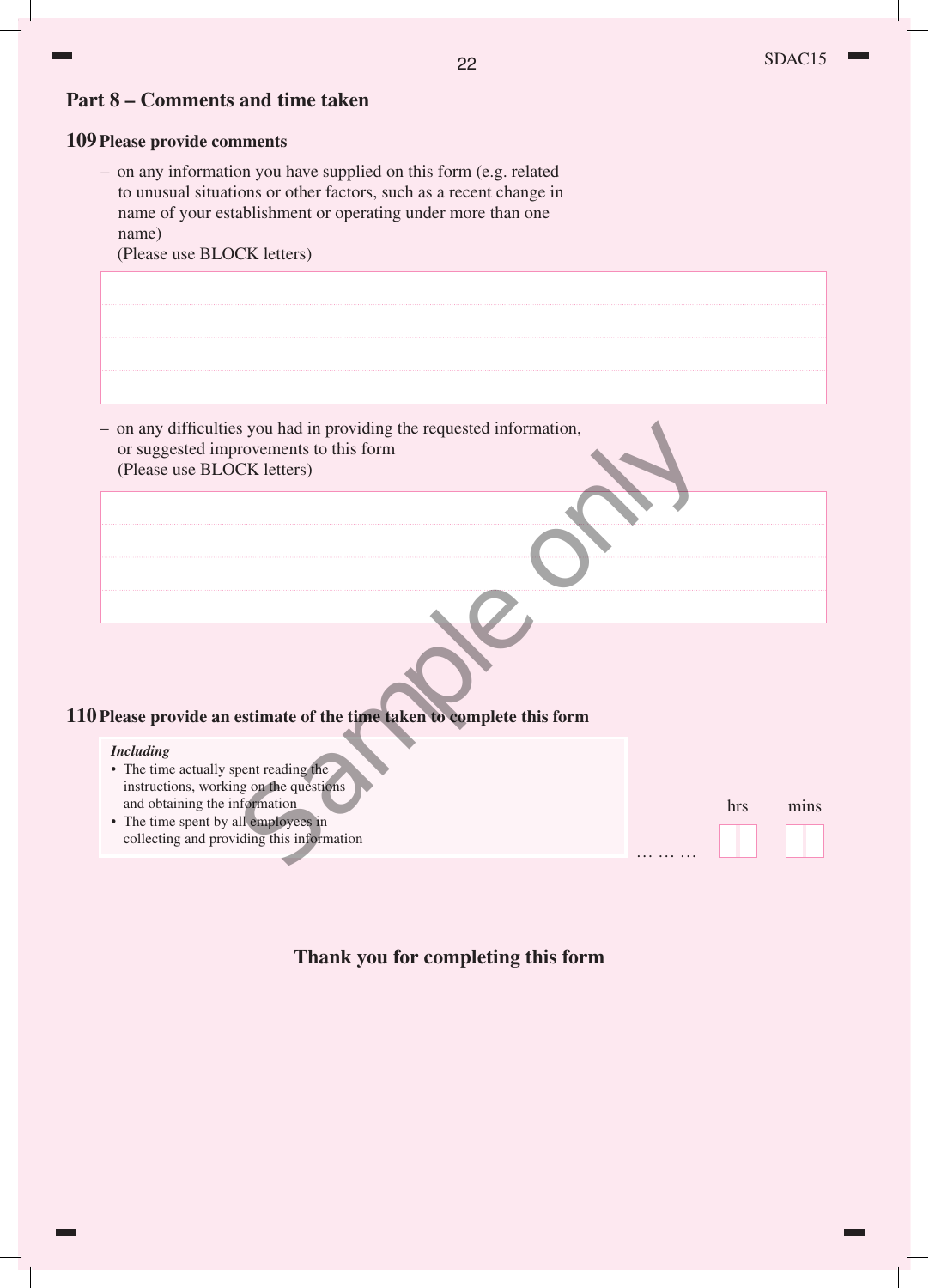Sample only